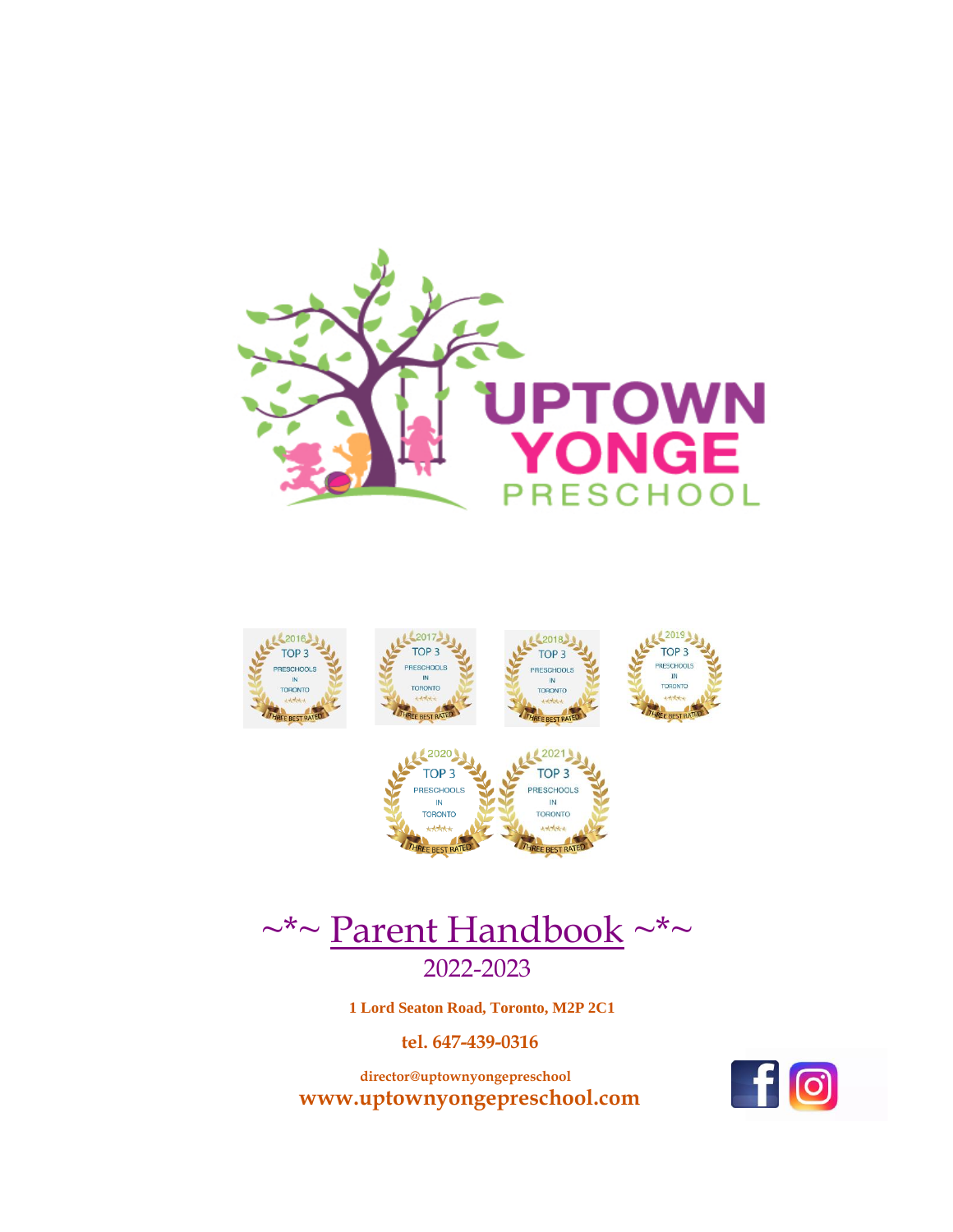#### **Thank you for your interest in our programs!**

**We are dedicated to providing families with high quality child-centred programming for their young children, allowing them to develop to their fullest social, emotional, cognitive and physical potential in safe, fun and nurturing surroundings. We believe children are competent, capable curious and rich in potential. Learning through developmentally appropriate play and experience is encouraged and facilitated by our teachers, as guided by the** *How Does Learning Happen Document and the ELECT Document***.**

# **P R O G R A M S T A T E M E N T , G O A L S & P H I L O S O P H Y**

The teachers at Uptown Yonge Preschool are committed to maintain an inclusive environment and helping each child transition to the school environment and build life skills by gently guiding social interactions, facilitating developmentally appropriate activities, encouraging independence and fostering self-confidence. Ultimately, our goal is to produce socially & culturally conscious, empathetic and inquisitive children, well prepared for their foray into the primary school environment. The main focus is to support and encourage the child's emotional and social growth, accounting for the varied learning styles and abilities of children. We believe children are competent, capable, curious and rich in potential. Our day-to-day approach with regard to implementation of childcare is guided by the How Does Learning Happen Document, which can be viewed at

[http://www.edu.gov.on.ca/childcare/HowLearningHappens.pdf.](http://www.edu.gov.on.ca/childcare/HowLearningHappens.pdf) We promote the health, safety and nutrition and well being of children.

As perpetual scholars of ECE, we select what we perceive as the valid aspects of a variety of theories to craft our own unique approach. Our strongest influence and inspiration comes from the Reggio Emilia philosophy, though we also draw from Adler, Emergent, and the ELECT document as well as many play theorists, and the director's own insights into the behavior, and learning of young children. We enjoy sharing our unique philosophy with parents because it works with kids. Please don't hesitate to approach the director/supervisor, or staff members to discuss our approach in more detail. We support positive and responsive interactions among children, parents, child-care providers and staff, as described below. Our staff are expected to participate in 2 annual professional learning opportunities in order to stay well informed and current in their knowledge, allowing them to continually improve their practice.

All children learn best through play and experience. By "doing" they internalize the process and maintain a love of learning. Play-based learning is a well-researched and widely accepted theory that is implemented in our school. By observing the children in their daily activities, teachers are able to plan appropriate activities that challenge and develop their unique emerging skills by enhancing their play...and often teachers join in. The premise of play-based learning is that children must chose the activity at will, must derive pleasure from it, must be intrinsically motivated to participate, must be actively engaged, and the activity must have an element of pretense. In keeping with this philosophy and with the understanding that play is the work of children, staff guide the room set up, materials available, length of time children participate, as well as the daily routine of the program, but allow children to freely explore. We understand that children learn & develop at their own pace and will reach milestones at different times and teachers program according to these differences.

Teaching at Uptown Yonge Preschool is "process-oriented" and not "product-oriented". Learning occurs in the process of "doing" the activity, the result is less important. Thus children's spontaneity and creativity are not stifled e.g. during art, each child uses the medium and materials carefully selected by teachers to create however and whatever they are inspired to.

Our goal is for children to learn in active, immersive meaningful activities that keep the children engaged. In support of this approach we invite community partners to visit the preschool and share their skills and roles-ie. fire fighters, paramedics, nurses, police officers, vets. Provocations and opportunities for inquiry-based learning are available on a regular basis. Staff document what interests are displayed in the group and respond with activities, which are then documented for parents to view. Plenty of opportunity for self-directed open play is provided with a mind to not interrupt meaningful play unless absolutely necessary. By regularly observing each child staff can prepare learning opportunities that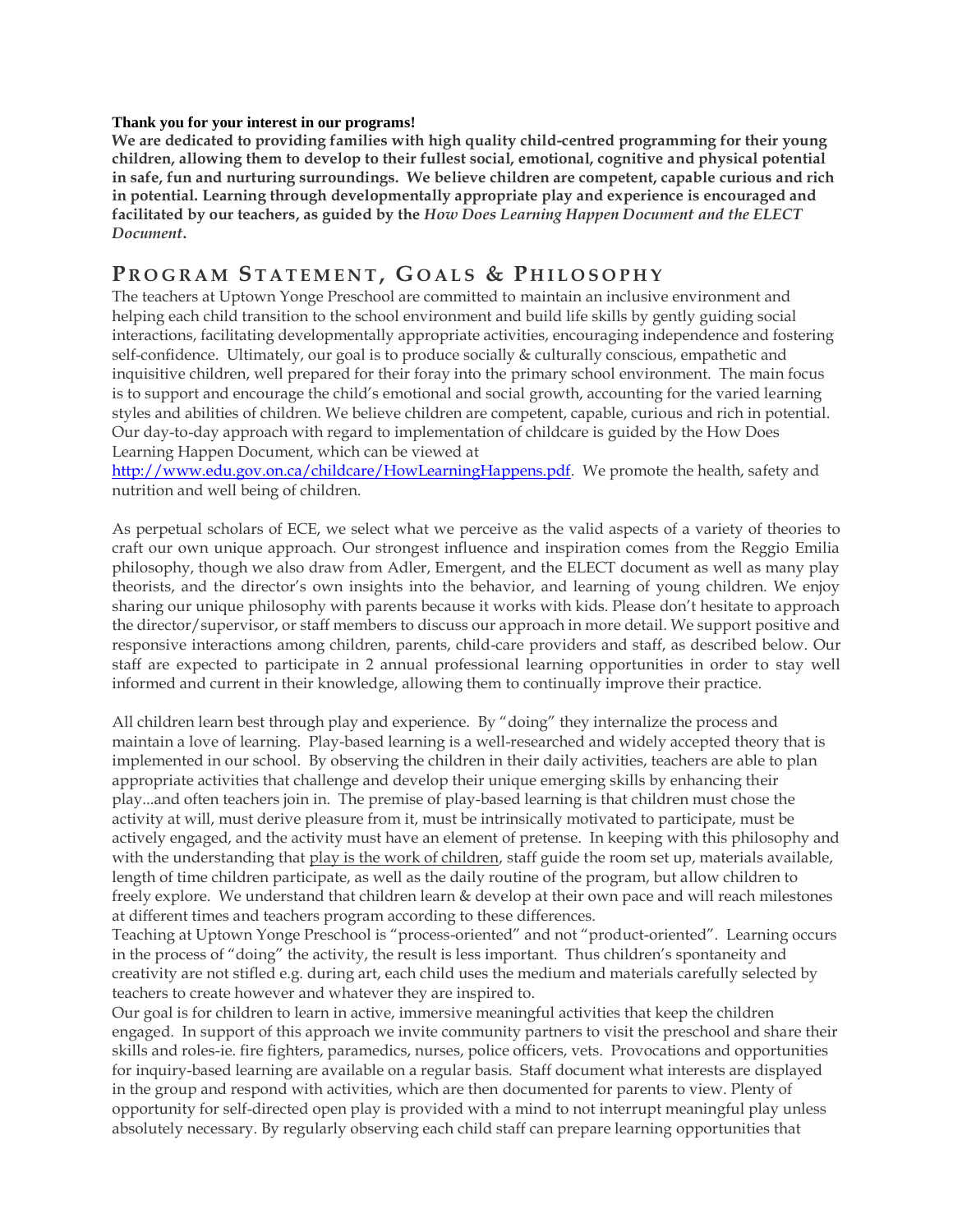extend learning and build on what children already know, while accounting for varied learning styles and interests wherever possible. Classroom set-up and staff approach is geared toward respect and

recognition of children. Staff come down to the child's level when speaking, rather than talking over them. Furniture is child sized, and wall art/displays are at *their* eye level, not ours.

We value and nurture respect for others, a sense of community, as well as belonging, self-confidence, independence and capability and offer a nurturing and rewarding first school experience. Our goals for the children include positive self-esteem, confidence and sense of being capable. We build strong relationships between children, parents and teachers, allowing for children to feel safe and welcome while attending the program. We have an open door policy and welcome parent involvement in their child's preschool experience by inviting parents into the classroom as well as sending home family activities to extend learning.

Our programs offer a balanced day which alternates between periods of quiet and active periods each day. Ex. classroom discovery based play, followed by gym or yard time, followed by bathroom and snack, leading into organized and free play opportunities. A quiet area near the bookshelf is always available if a child needs some quiet/rest time.

Toddlers and preschoolers frequently experience conflict in social situations. Teachers encourage those involved to work it out together while a teacher observes from a distance. Should this approach not result in an acceptable solution, the teacher may model appropriate behaviour, turn taking, and encourage children to consider others point of view. Ultimately our goal is to help children to interact effectively with others.

Behavior management/modification strategies are based upon logical consequences, allowing the child to understand and internalize the repercussions of unacceptable and/or inappropriate behaviour. In order to maintain self-confidence, children are always allowed the opportunity for redemption (i.e. helping tape together a picture they tore, gluing a broken toy). The staff set appropriate limits (holding the railing, sitting while eating, no hitting), which are explained and reiterated to children when necessary. Staff encourage children to self-regulate wherever possible and help children recognize and respond to their feelings . Harsh and degrading methods of controlling behaviour are forbidden to be used by staff, volunteers and placement students and may be grounds for staff dismissal. Prohibited practices include:

- corporal punishment of the child;  $\frac{1}{1000}$  physical restraint of the child, such as confining the child to a
- high chair, car seat, stroller or other device for the purposes of discipline or in lieu of supervision, unless the physical restraint is for the purpose of preventing a child from hurting himself, herself or someone else, and is used only as a last resort and only until the risk of injury is no longer imminent;
- locking the exits of the child care centre or home child care premises for the purpose of confining the child, or confining the child in an area or room without adult supervision, unless such confinement occurs during an emergency and is required as part of the licensee's emergency management policies and procedures;
- use of harsh or degrading measures or threats or use of derogatory language directed at or used in the presence of a child that would humiliate, shame or frighten the child or undermine his or her self-respect, dignity or self-worth;
- depriving the child of basic needs including food, drink, shelter, sleep, toilet use, clothing or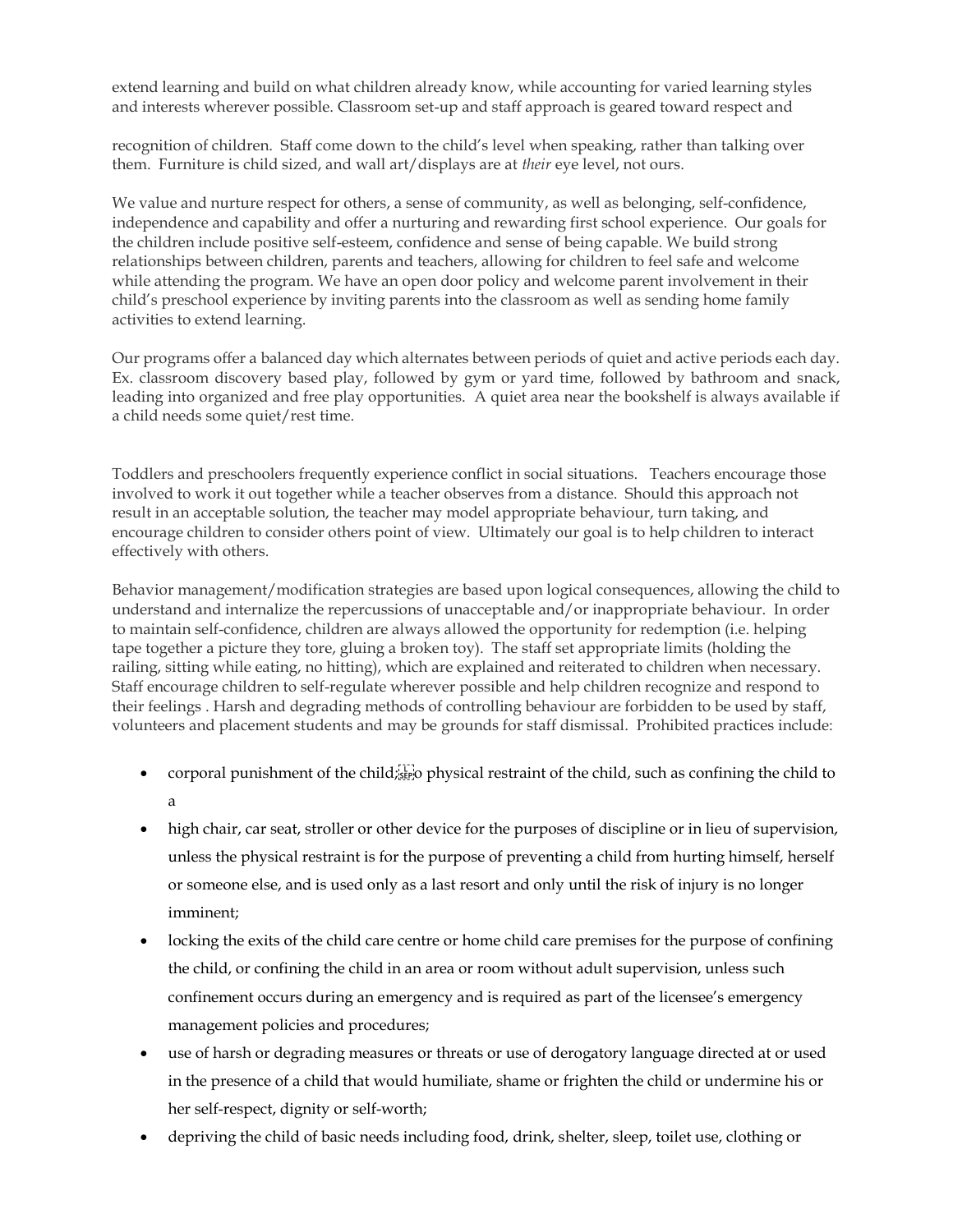bedding; or

• inflicting any bodily harm on children including making children eat or drink against their will.

Whenever possible staff takes on an observatory role and allow children to attempt to negotiate and resolve differences and problem solve between themselves. Teachers step in when needed to offer guidance & support (modeling, positive reinforcement etc). We encourage children to interact and communicate in a positive way and encourage self-regulation by observing interactions and modeling appropriate actions as well as offering suggestions when needed. Parent input is welcome to allow for a consistent approach. Talking about feelings and discussions on "how your engine is running" help children to begin to understand and self-regulate.

In case of an occurrence/behaviour of a serious or continuous nature involving your child (ren) should arise, your will be contacted to cooperatively develop a joint strategy of behavior modification with your child's teacher.

For detailed Behaviour Management policies please consult the Director to review the Policy Binder.

We support families through our holistic approach to child programming and education, welcoming parental involvement and the sharing of cultural traditions and professional expertise with the children. We are a fully inclusive environment, welcoming children of all abilities. We promote anti-bias behaviour throughout the program and encourage children to develop a social conscience. Children participate equally in all activities, regardless of gender. We practice and teach respect regardless of gender, race, creed, colour, religion, class, age, sexual orientation, marital status, physical challenges, ethnic origin, ancestry or citizenship.

Staff are available for in person meetings, or through email or phone communication as well as daily verbal feedback at the end of the program. Written anecdotal and developmental reports are sent home twice per year. Curriculum Night includes a display of work samples and an opportunity to meet with teachers as well as a parenting workshop. Parents and teachers form an important alliance in delivering the best quality care to their child.

We follow the Canada Food Guide and Nutrition guidelines set out by the Child Care & Early Years Act (CCEYA) when serving food and use trusted and approved caterers for our lunch program. One of the staff is a Certified Food Handler. We maintain a strictly nut-free environment and serve healthy nutritious snacks. We ask parents to respect our **NO NUT** policy and refrain from bringing nut products into the school as even residue on a child's hands could cause a sever reaction or even death of a classmate. If your child has eaten a food containing nuts for breakfast please wash their hands before drop off. Please also ensure you child does not come to school with food or treats in his/her pockets. Should you need suggestions for nut-free alternatives please speak to your child's teacher. Parents of Anaphylactic Children are required to complete a comprehensive Anaphylaxis Emergency Plan prior to beginning school and train all staff at the centre as to its implementation. All parents are advised of allergies at the school. We have a double check policy; foods are checked for ingredients when before purchase, at preparation time.

#### **Children and staff are excluded from the program when ill, and Toronto Public health guidelines are adhered to avoid the spread of illness. Our facilities and equipment are cleaned on a regular schedule as directed by Toronto Public Health.**

Parents are continually asked for verbal feedback on the program. Every June an anonymous online survey is sent out to registered families asking for feedback and evaluation of our program as related to the above statement. The director reviews the results with staff and considers changes to this statement and general practices annually, and whenever updates are required by the Ministry of Education or Toronto Public Health etc.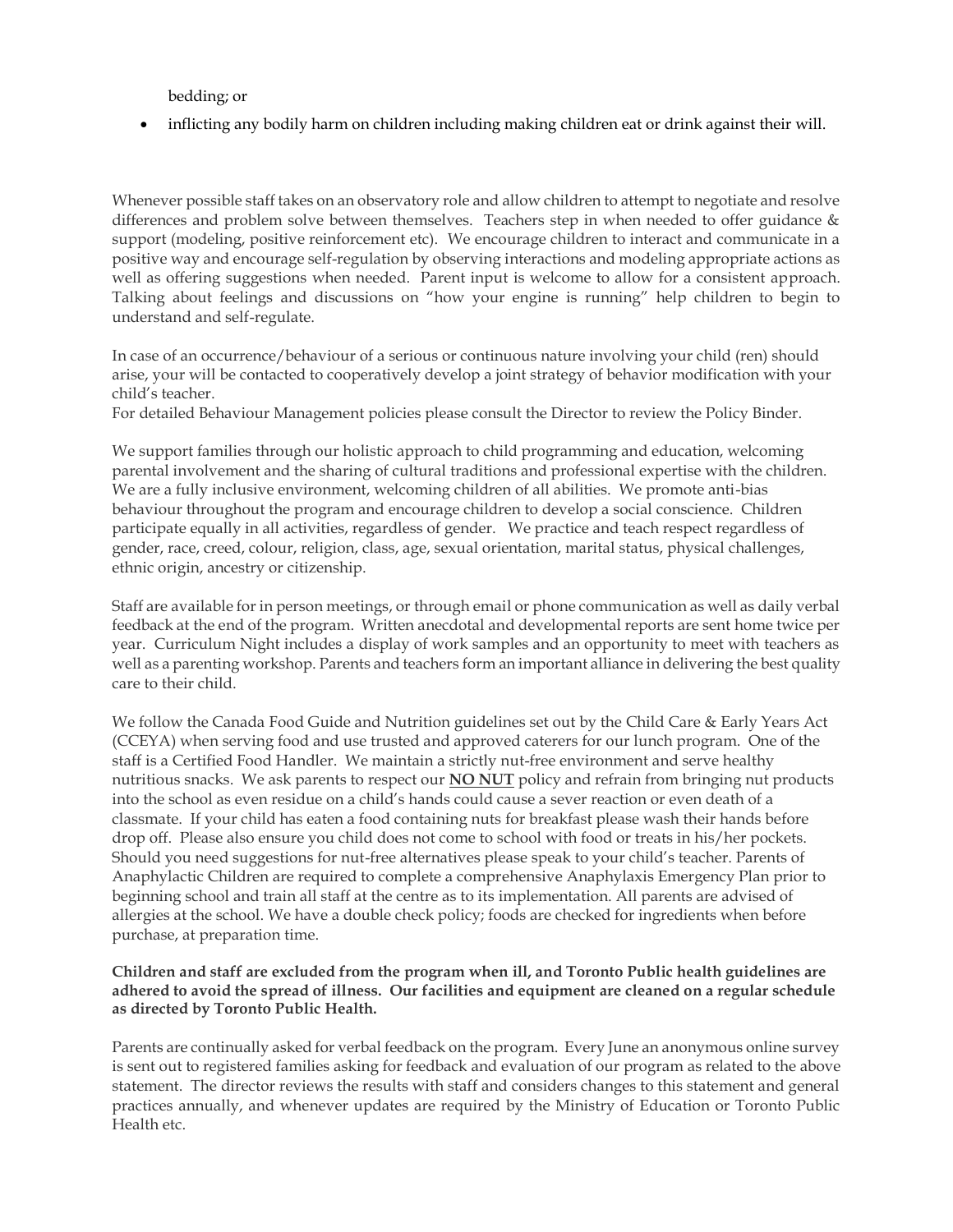The preschool meets or exceeds all early childhood and Ministry of Education requirements as dictated by the Child Care and Early Years Act, preparing children for the expectations and routines of the elementary school system.

The policies listed below are set forth by Uptown Yonge Preschool and Child Development Centre and are in accordance with Ministry of Education and CCEYA. These policies and accompanying contracts become effective upon acceptance by the parent/guardian and Uptown Yonge Preschool & Child Development Centre.

#### **FA CIL ITIE S**

The preschool offers 2 large, well appointed classrooms, a full-size gymnasium, kitchen and a large yard. Classes rotate throughout 3 rooms to allow for a variety of experiences and interactions. Parents are encouraged to arrange a tour our facilities by contacting the school.

#### **S C H O O L H O U R S / S C H O O L Y E A R**

The pre-school operates Monday to Friday, 9:00 am - 11: 30 am (morning program) and 12:30pm -2:45 pm (afternoon program) and offers programming for toddlers (18 mos-2.5yrs) and preschoolers (2.5 yrs-5yrs), as well as Kindergarten & Kindergarten Enrichment. We also offer a full day program which operates from 9:00am- 2:45 pm. There is lunch & extended care available (extended care only available to half day attendees). Before & After School Club operates from 2:30pm to 6pm. Children are transported through private bus service from local schools, or school bus in the case of Owen School students.

We realize that hectic schedules mean children may occasionally be dropped off a few minutes early or picked up a few minutes late. There are no late fees associated with this providing it is not a routine occurrence. Late Policy: Please note however that regular lateness of more than 5 minutes impacts teacher planning/clean-up time. We have instituted a policy whereby parents are allowed 3 late pick-ups after which 1\$ will be charged upon late pick up, and 1\$ for every minute thereafter- to be billed quarterly. However, in order for all children to benefit from the program, and to maintain routine, please try to be on time daily. If your child is ill or will be absent please let your child's teacher know (fees will not be reduced and days cannot be made up).

**We are closed for Winter Holidays, March Break and statutory holidays. We pivot to a fantastic summer program that runs throughout the summer with a 2 week closure before labour day-please see our Annual School Calendar.**

#### **AODA**

Uptown Yonge Preschool is complaint with the customer service standard of the Accessibility for Ontarians with Disabilities Act. Please let us know how we can best help you and whether any accommodations can be made in providing service to your family.

#### **NO SMO K IN G PO L ICY**

In compliance with the Smoke Free Ontario Act, 2017 it is the policy of Uptown Yonge Preschool that there shall be no smoking (including cigarettes, electronic cigarettes, lit tobacco or medicinal marijuana in the preschool facility, yard or during an off property walk/trip during the preschool program.

Signs are posted conspicuously at every entry and exit to this effect and all staff temporary and permanent of advised of this policy on annual basis.

Staff ensure that any individual who refuses to comply with the requirements of the Smoke-Free Ontario Act, 2017 does not remain at the child care centre.

**SE RIO U S OCCU RE N CE S**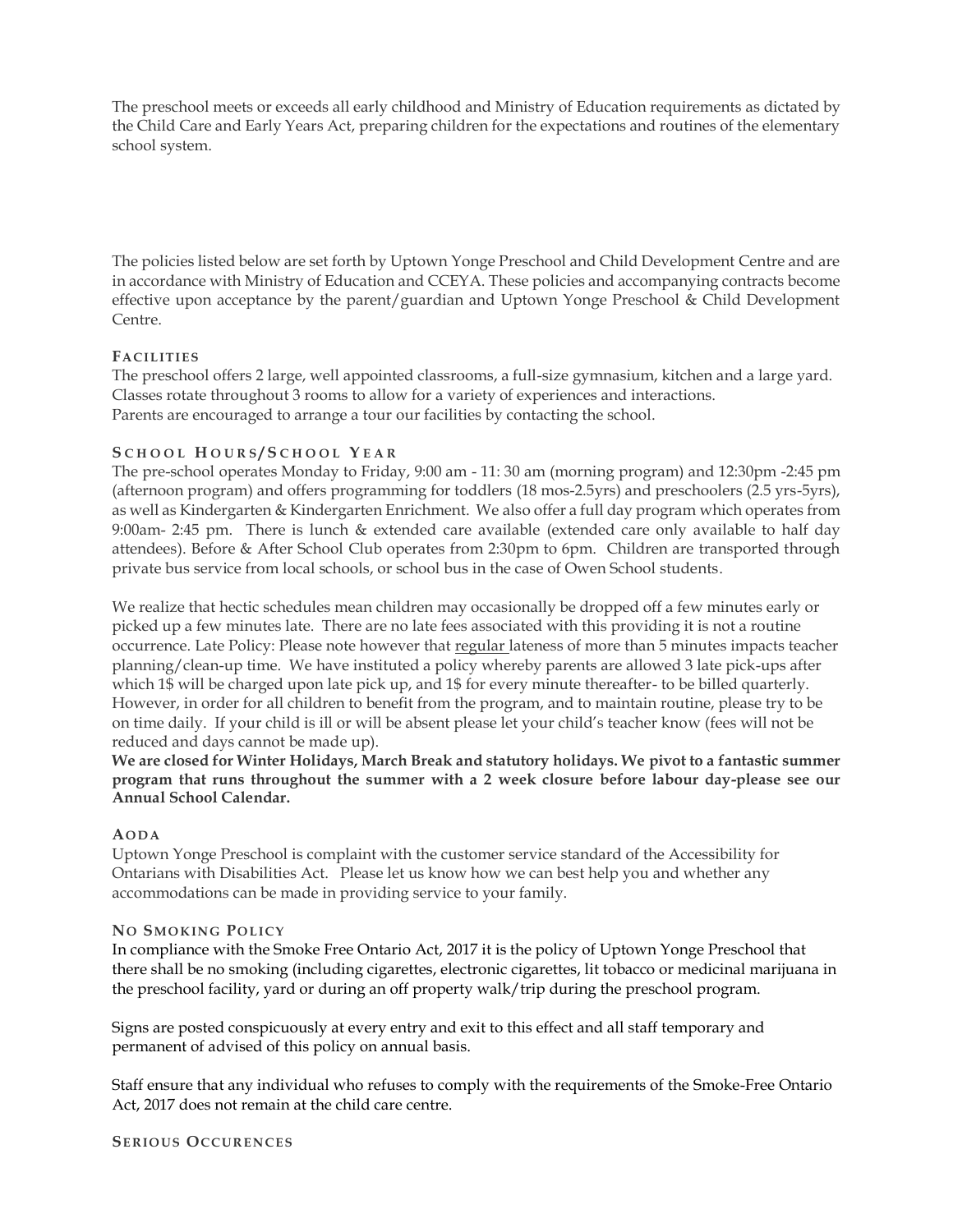In the interest of transparency, in the event of a serious occurrence at the preschool, a Serious Occurrence Notification form will be posted in the Parent Area for 10 days after the occurrence or after and subsequent action or investigation is completed. No identifying information will be used (such as names, initials, birth dates, or ages).

#### **LICE N S IN G INS PE CTIONS**

Parents are encouraged to visit http://www.edu.gov.on.ca/childcare/index.html for more information about child-care and licensing as well as the centre. We post the results of our annual licensing inspections in the Parent Area. We are also subject to twice yearly Public Health Inspections and annual Fire Inspections.

#### **VO L U N TEE R & STU D E N T SU P E RV IS IO N POL ICY**

It is the policy of Uptown Yonge Preschool that college students on placement as well as volunteers, are not left unsupervised with the children. Students & volunteers do not count toward staff/child ratio's. Prior to commencing their position, students and volunteers are oriented to the policies and procedures of Uptown Yonge Preschool as well as the schedules and activities. They review the Parent Handbook and review and sign all of our policies.

Behaviour monitoring is routinely performed. The supervising R.E.C.E is responsible to orient volunteers and students as well as monitor their interactions with the children.

#### **PA RE N T CO N CE RN P OL ICY**

Uptown Yonge Preschool aims to support families and address their needs and concerns in a timely and respectful manner.

Parent issues or concerns may be presented verbally or in writing/emailed to the child's teacher, and if not resolved/addressed suitably within 48 hrs should be brought to attention of the supervisor in writing, including details as to steps already taken.

Teachers approached with a parent issue or concern are expected to validate the preschools interest in helping resolve the issue. Staff are required to notify the supervisor of any concerns presented the same business day. Teachers are given 48 hours to provide an initial response to a concern (unless it is deemed a serious occurrence) in writing. If escalated to Supervisor, the supervisor is given 48 hours to respond in writing to the parent concern.

#### **Parent Issues and Concerns Policy and Procedures**

Name of Child Care Centre: Uptown Yonge Preschool Date Policy and Procedures Established: Feb 14th 2018 Date Policy and Procedures Updated:

#### **Purpose**

The purpose of this policy is to provide a transparent process for parents/guardians, the child care licensee and staff to use when parents/guardians bring forward issues/concerns.

Uptown Yonge Preschool aims to support families and address their needs and concerns in a timely and respectful manner.

#### **Definitions**

*Licensee*: The individual or agency licensed by the Ministry of Education responsible for the operation and management of each child care centre it operates (i.e. the operator).

*Staff*: Individual employed by the licensee (e.g. program room staff).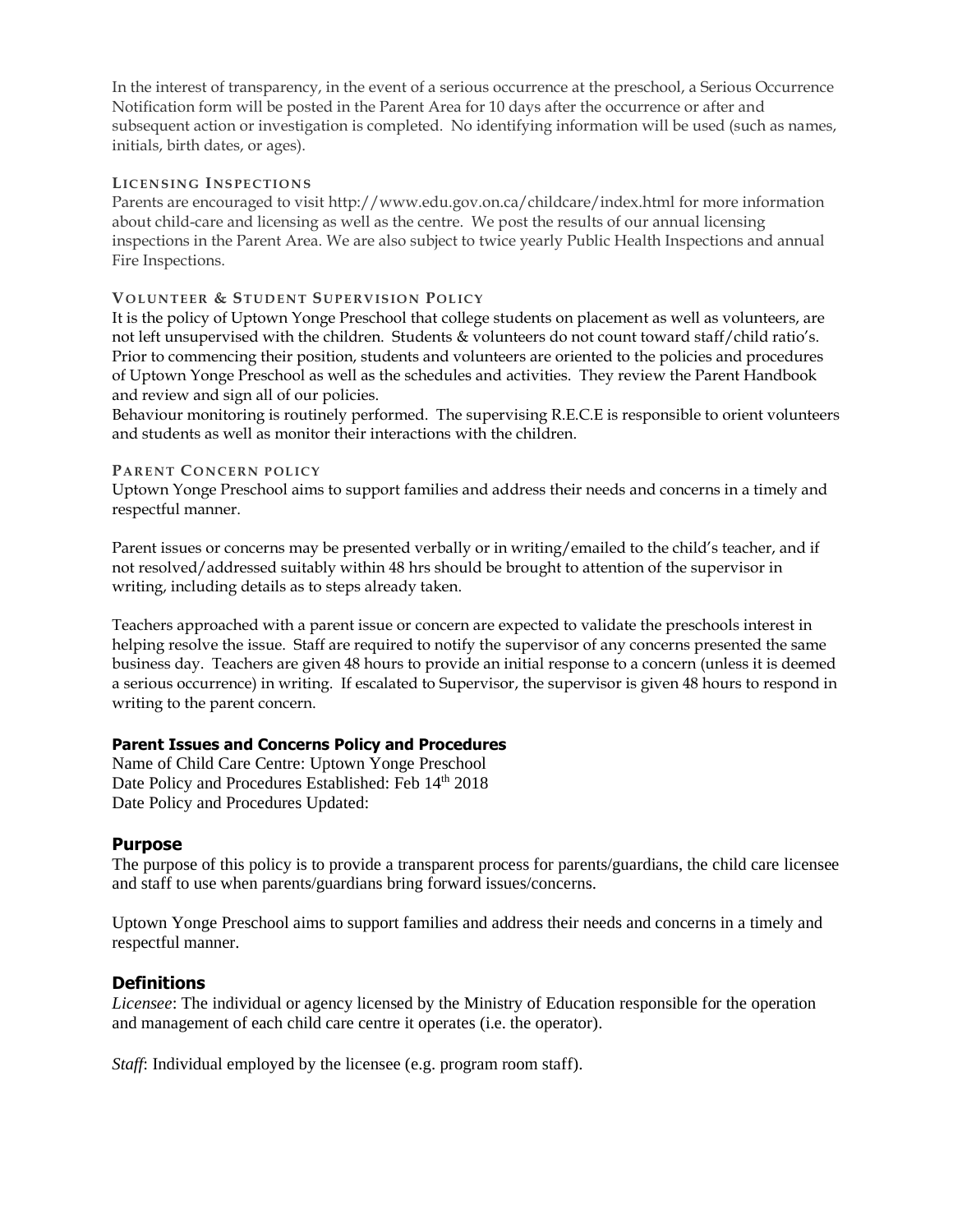# **Policy General**

Parents/guardians are encouraged to take an active role in our child care centre and regularly discuss what their child(ren) are experiencing with our program. As supported by our program statement, we support positive and responsive interactions among the children, parents/guardians, child care providers and staff, and foster the engagement of and ongoing communication with parents/guardians about the program and their children. Our staff are available to engage parents/guardians in conversations and support a positive experience during every interaction.

All issues and concerns raised by parents/guardians are taken seriously by Uptown Yonge Preschool and will be addressed. Every effort will be made to address and resolve issues and concerns to the satisfaction of all parties and as quickly as possible.

Issues/concerns may be brought forward verbally or in writing. Responses and outcomes will be provided verbally, or in writing upon request. The level of detail provided to the parent/guardian will respect and maintain the confidentiality of all parties involved.

An initial response to an issue or concern will be provided to parents/guardians within 1-3 business day(s). The person who raised the issue/concern will be kept informed throughout the resolution process.

Investigations of issues and concerns will be fair, impartial and respectful to parties involved. **Confidentiality**

Every issue and concern will be treated confidentially and every effort will be made to protect the privacy of parents/guardians, children, staff, students and volunteers, except when information must be disclosed for legal reasons (e.g. to the Ministry of Education, College of Early Childhood Educators, law enforcement authorities or a Children's Aid Society).

# **Conduct**

Our centre maintains high standards for positive interaction, communication and role-modeling for children. Harassment and discrimination will therefore not be tolerated from any party.

If at any point a parent/guardian, provider or staff feels uncomfortable, threatened, abused or belittled, they may immediately end the conversation and report the situation to the supervisor and/or licensee. **Concerns about the Suspected Abuse or Neglect of a child**

Everyone, including members of the public and professionals who work closely with children, is required by law to report suspected cases of child abuse or neglect.

If a parent/guardian expresses concerns that a child is being abused or neglected, the parent will be advised to contact the [local Children's Aid Society](http://www.children.gov.on.ca/htdocs/English/childrensaid/reportingabuse/CASLocations.aspx) (CAS) directly.

Persons who become aware of such concerns are also responsible for reporting this information to CAS as per the "Duty to Report" requirement under the *Child and Family Services Act*.

For more information, visit <http://www.children.gov.on.ca/htdocs/English/childrensaid/reportingabuse/index.aspx>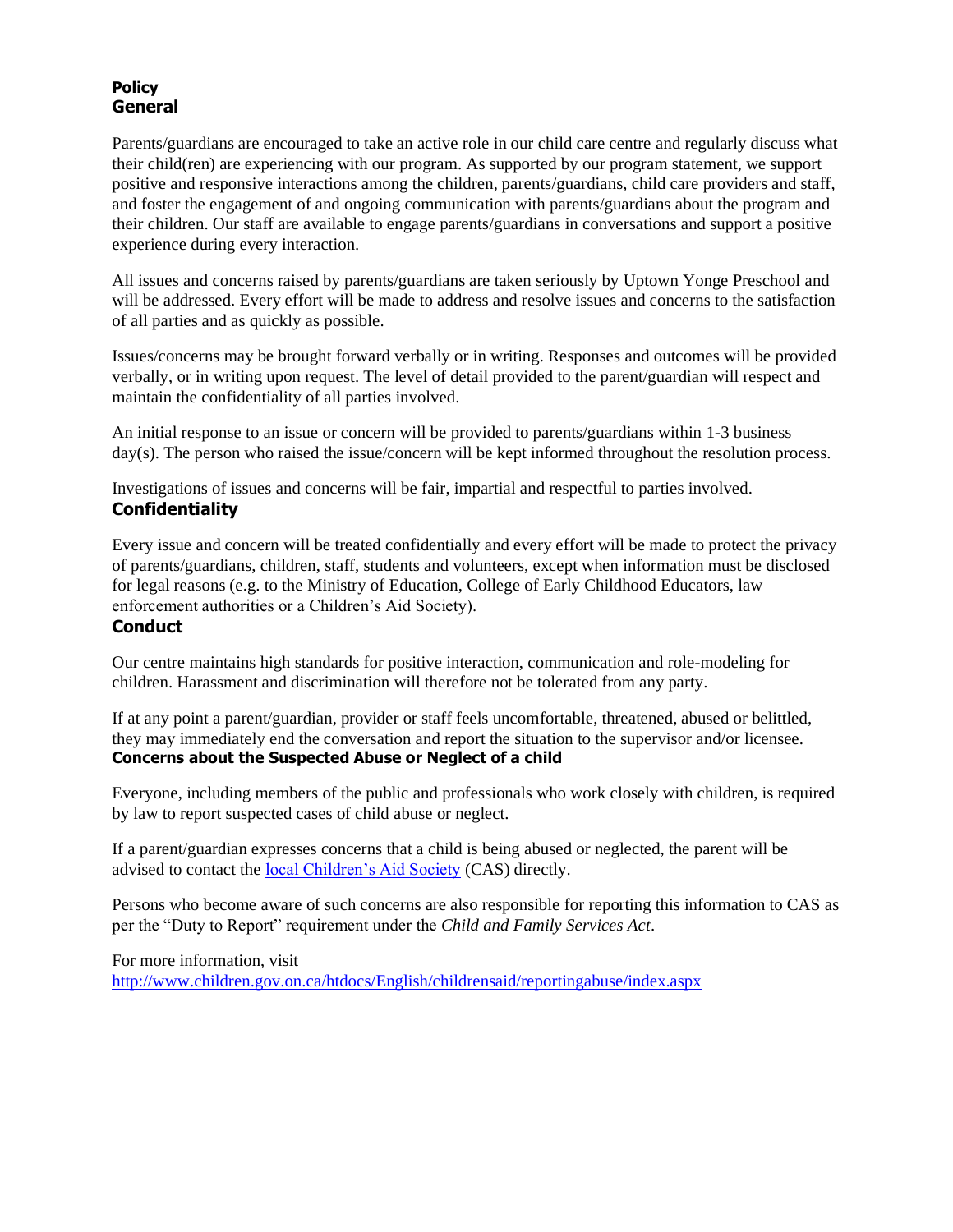| Procedures                                                                                                                                                          |                                                                                                                                                                                                                                                                                                                                                                                                                                        |                                                                                                                                                                                                                                                                                                                                                                                                         |
|---------------------------------------------------------------------------------------------------------------------------------------------------------------------|----------------------------------------------------------------------------------------------------------------------------------------------------------------------------------------------------------------------------------------------------------------------------------------------------------------------------------------------------------------------------------------------------------------------------------------|---------------------------------------------------------------------------------------------------------------------------------------------------------------------------------------------------------------------------------------------------------------------------------------------------------------------------------------------------------------------------------------------------------|
| <b>Nature of Issue or</b>                                                                                                                                           | <b>Steps for Parent and/or Guardian to</b>                                                                                                                                                                                                                                                                                                                                                                                             | <b>Steps for Staff and/or Licensee in</b>                                                                                                                                                                                                                                                                                                                                                               |
| <b>Concern</b>                                                                                                                                                      | <b>Report Issue/Concern:</b>                                                                                                                                                                                                                                                                                                                                                                                                           | responding to issue/concern:                                                                                                                                                                                                                                                                                                                                                                            |
| Program Room-<br><b>Related</b><br>E.g: schedule, sleep<br>arrangements, toilet<br>training, indoor/outdoor<br>program activities,<br>feeding arrangements,<br>etc. | Raise the issue or concern to<br>the classroom staff directly<br>$\qquad \qquad \blacksquare$<br><sub>or</sub><br>the supervisor or licensee.                                                                                                                                                                                                                                                                                          | Address the issue/concern at the time it is<br>$\blacksquare$<br>raised<br><sub>or</sub><br>arrange for a meeting with the<br>$\qquad \qquad \blacksquare$<br>parent/guardian within 1-3 business days.<br>Document the issues/concerns in detail.<br>Documentation should include:<br>the date and time the issue/concern was<br>received;                                                             |
| General, Centre- or<br><b>Operations-Related</b><br>E.g: child care fees,<br>hours of operation,<br>staffing, waiting lists,<br>menus, etc.                         | Raise the issue or concern to<br>the supervisor or licensee.<br>$\qquad \qquad \blacksquare$                                                                                                                                                                                                                                                                                                                                           | the name of the person who received the<br>$\qquad \qquad \blacksquare$<br>issue/concern;<br>the name of the person reporting the<br>$\blacksquare$<br>issue/concern;<br>the details of the issue/concern; and<br>$\blacksquare$<br>any steps taken to resolve the issue/concern<br>$\overline{\phantom{a}}$<br>and/or information given to the<br>parent/guardian regarding next steps or<br>referral. |
| Staff-, Duty parent-,<br>Supervisor-, and/or<br><b>Licensee-Related</b>                                                                                             | Raise the issue or concern to<br>the individual directly<br>۰<br><sub>or</sub><br>the supervisor or licensee.<br>$\qquad \qquad \blacksquare$<br>All issues or concerns about the conduct of<br>staff, duty parents, etc. that puts a child's<br>health, safety and well-being at risk should be<br>reported to the supervisor as soon as<br>parents/guardians become aware of the<br>situation.                                       | Provide contact information for the appropriate person<br>if the person being notified is unable to address the<br>matter.<br>Ensure the investigation of the issue/concern is<br>initiated by the appropriate party within 4 business<br>days or as soon as reasonably possible thereafter.<br>Document reasons for delays in writing.<br>Provide a resolution or outcome to the                       |
| <b>Student- / Volunteer-</b><br><b>Related</b>                                                                                                                      | Raise the issue or concern to<br>the staff responsible for supervising<br>the volunteer or student<br><sub>or</sub><br>the supervisor and/or licensee.<br>$\overline{\phantom{a}}$<br>All issues or concerns about the conduct of<br>students and/or volunteers that puts a child's<br>health, safety and well-being at risk should be<br>reported to the supervisor as soon as<br>parents/guardians become aware of the<br>situation. | parent(s)/guardian(s) who raised the issue/concern.                                                                                                                                                                                                                                                                                                                                                     |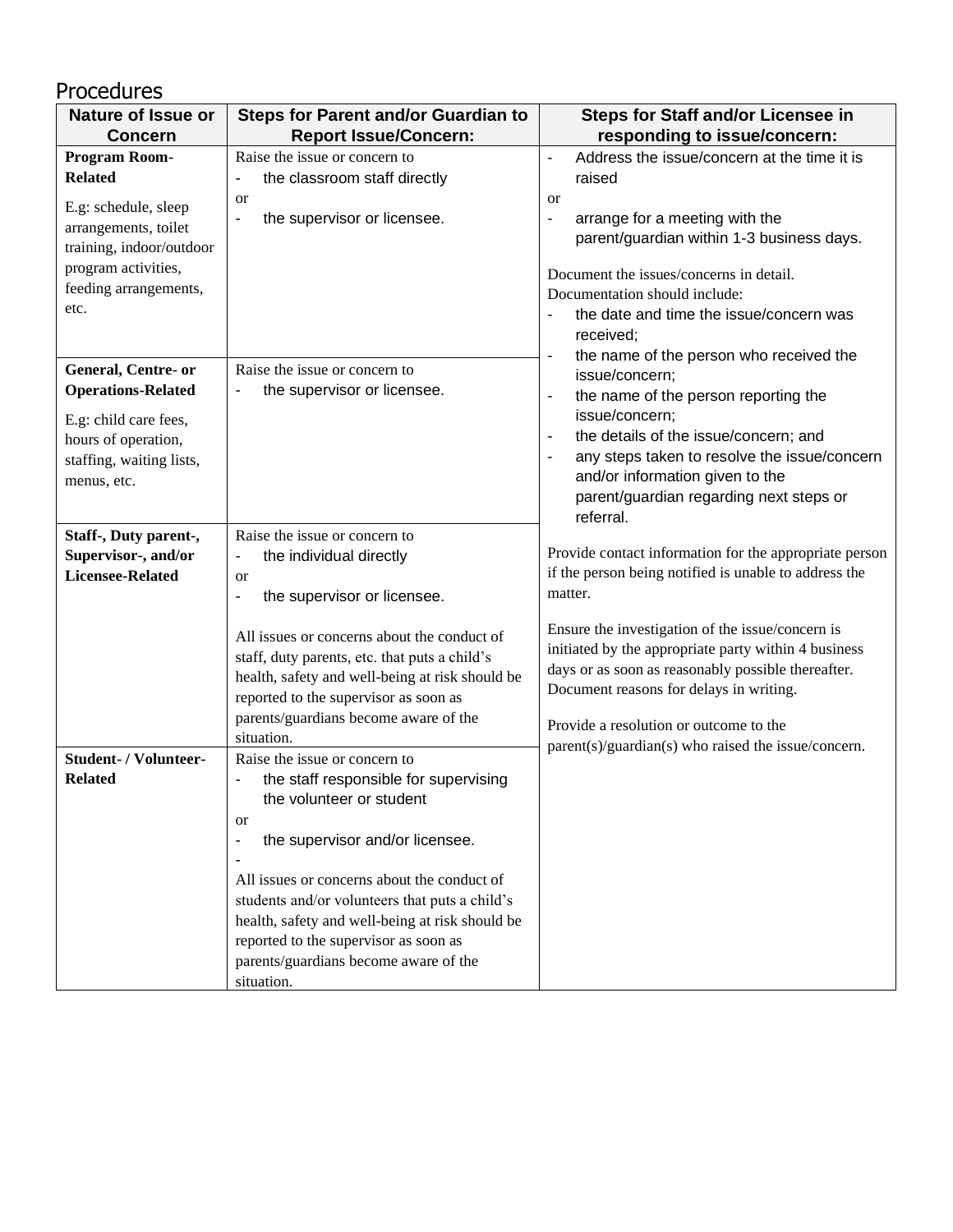**Escalation of Issues or Concerns:** Where parents/guardians are not satisfied with the response or outcome of an issue or concern, they may escalate the issue or concern verbally or in writing to Tia Butler.

Issues/concerns related to compliance with requirements set out in the *Child Care and Early Years Act., 2014* and Ontario Regulation 137/15 should be reported to the Ministry of Education's Child Care Quality Assurance and Licensing Branch.

Issues/concerns may also be reported to other relevant regulatory bodies (e.g. local public health department, police department, Ministry of Environment, Ministry of Labour, fire department, College of Early Childhood Educators, Ontario College of Teachers, College of Social Workers etc.) where appropriate.

### **Contacts:**

Ministry of Education, Licensed Child Care Help Desk: 1-877-510-5333 or childcare ontario@ontario.ca

Operator: Tia Butler director@uptownyongepreschool.com 416-602-9541 or Supervisor 647-439-0316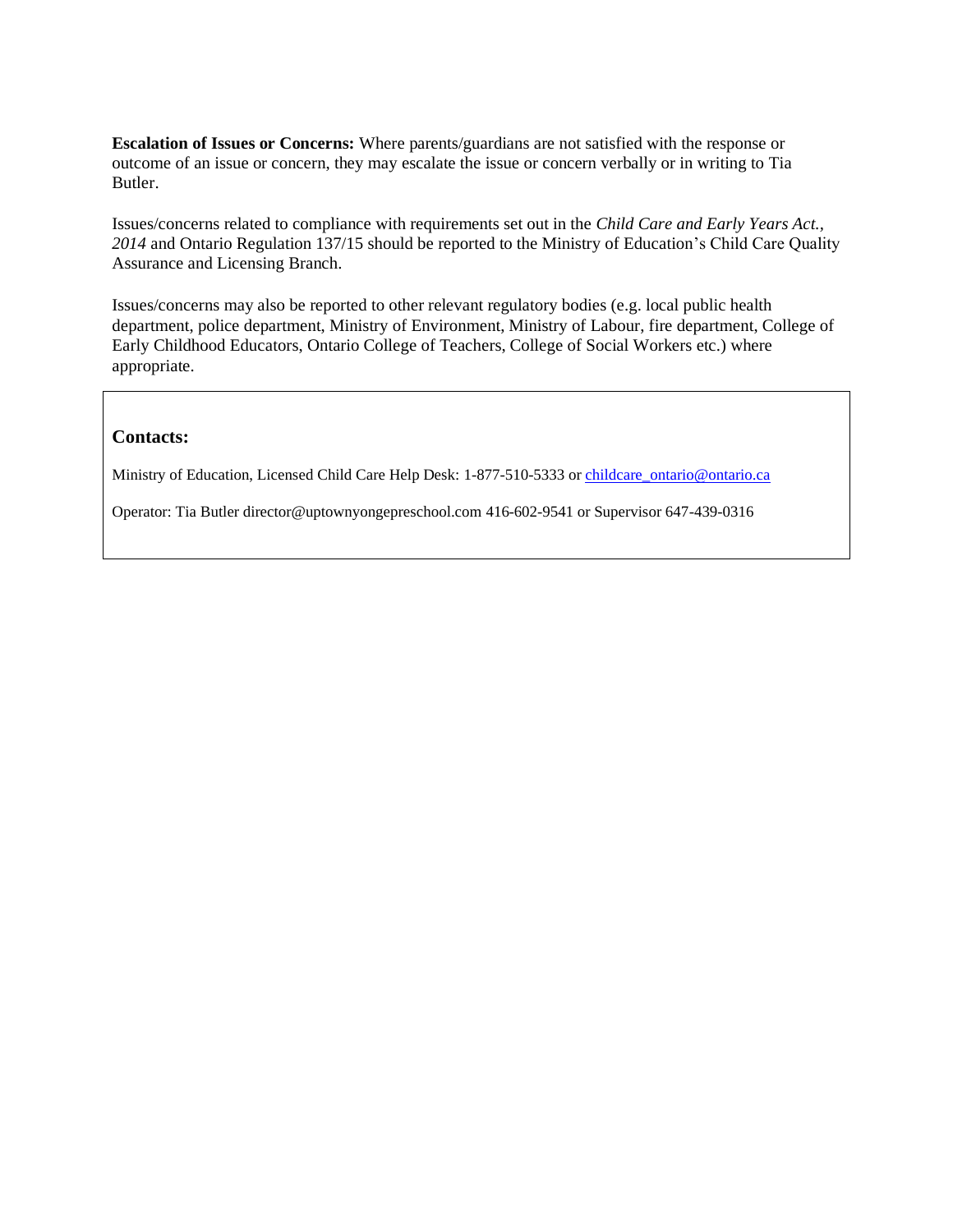#### **EMERGENCY MANAGEMENT PROCEDURE**

We have emergency procedures in place and in the event that we have to enact the procedures we will call parents as well as send an email detailing our procedures and plans. We will proceed to our evacuation site of St. John's York Mills Church.

# **P R O G R A M O P T I O N S**

### Toddler Program *18 months – 2.5 years*

9:00-11:30am (extended care before school & lunch program options available)

Teacher to Child Ratio 1:5

1 RECE Teacher

1 RECE or B.A/B.ed Teacher

Enrolment Options:

1-5 morning per week

# **Half Day Pre-School Program** *2.5 years-5 years*

9:00-11:30 am or 12:30-2:45 (extended care & lunch program options available) Teacher to Child Ratio 1:8

1 RECE Teacher

1 RECE Teacher or B.A/B.ed Teacher

Enrolment Options:

1-5 mornings, afternoons or full days per week

### **Full Day Program** *2-5 year olds*

#### 9:00-2:45 (extended care NOT available)

Teacher to child ratio 1:8

- 1 RECE Teacher
- 1 RECE Teacher or B.A/B.ed Teacher

Enrollment options:

1-5 days per week

### **Kindergarten Program (includes Enrichment Program)** *4 & 5 year olds*

#### 9:00am-2:45pm or 12:30pm-2:45pm (extended care & lunch program options available)

Teacher to Child Ratio 1:8

- 1 RECE Teacher
- 1 RECE Teacher or B.A/B.ed Teacher

Enrolment Options:

5 days half days or 5 full days per week

#### **Kindergarten Enrichment Program** *4 & 5 year olds*

Teacher to child ratio 1:8

1 RECE Teacher

1 RECE Teacher B.A/B.ed Teacher

Enrollment options:

2-5 afternoons per week

# **After School Club**

Teacher to child ratio 1:12 (K) 1:15 (Gr.1-6)

1 RECE Teacher or B.ed teacher

# **Program Hours**:

Morning programs: 9:00 am - 11: 30 am Afternoon Programs: 12:30 pm – 2:45 pm Full Day Program: 9:00 am - 2: 45 pm After School Club 2:30 pm-6:00 pm **E X T E N D E D C A R E I S A V A I L A B L E 8:0 0 A M - 9 A M** LUNCH PROGRAM IS OFFERED 11:30AM-12:30 PM AND CAN BE ADDED TO HALF-DAY **P R O G R A M S**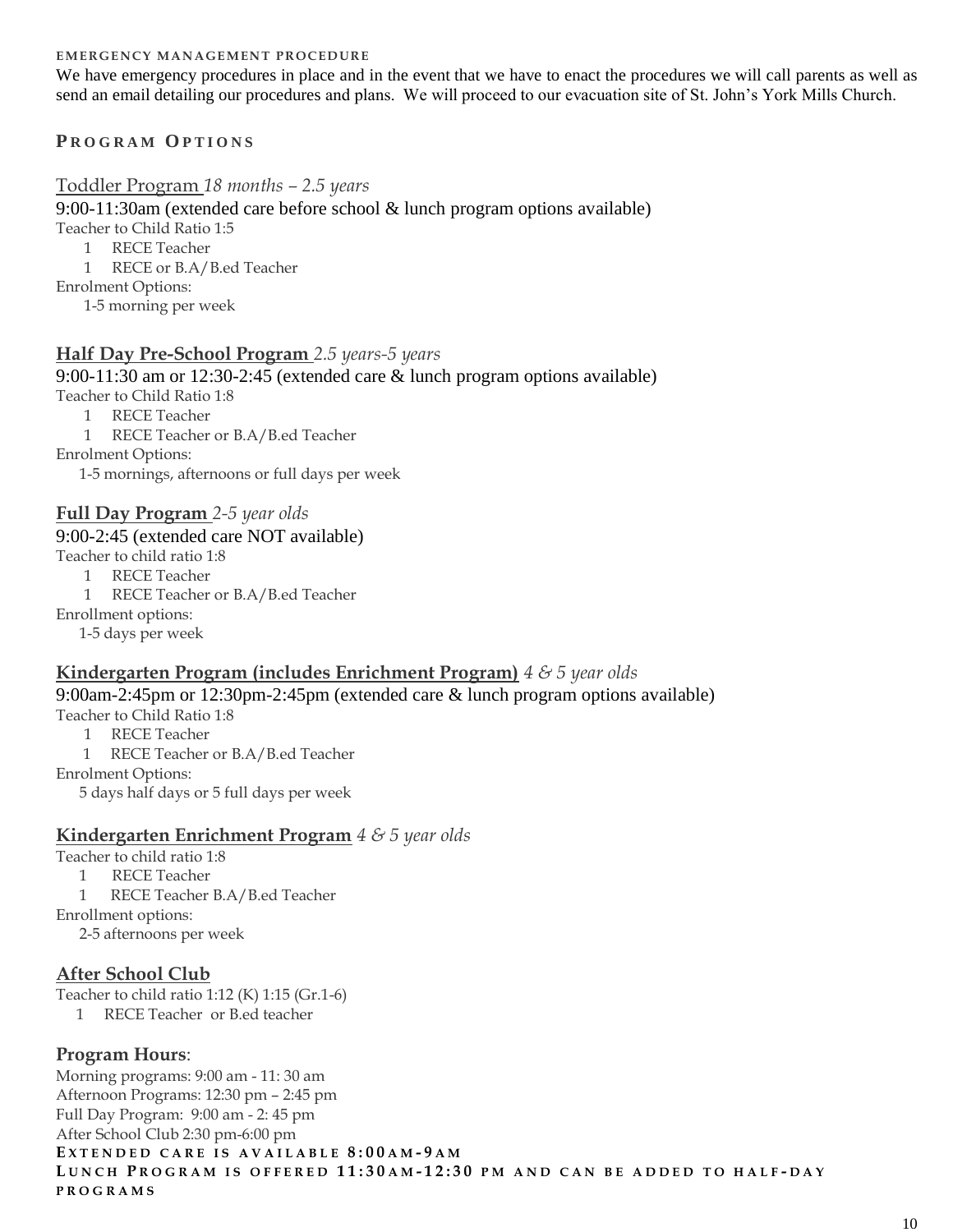# **Daily Schedule**

#### **MO R N I N G**

**Toddler** 

**9:00 a.m Drop-Off 9:00 a.m Art/Science/Free Play 9:50 a.m Clean Up 10:00 a.m Gym/Outdoor Play 10:20 a.m Toileting / Hand Washing** *switch rooms*  **10:30 a.m Snack 10:45 a.m Centre Exploration/Free Play/Cognitive Play 11:10 a.m Clean Up 11:15 a.m Circle time/Story/Show & Tell 11:30 a.m Dismissal** 

**Pre-School/Kindergarten/Kindergarten Enrichment 9:00 a.m Drop-Off 9:05 a.m Centre Exploration/Cognitive/Free Play 9:40 a.m Circle time/Story/Show & Tell 10:10 a.m Toileting/ Hand Washing & Snack 10:30 a.m Gym/Yard Time** *switch rooms*  **11:00 a.m Art/Science/Free Play 11:20 a.m Clean Up 11:25 a.m Goodbye circle 11:30 a.m Dismissal** 

**FULL-DAY PRE-SCHOOL**

**8:15/9:00 a.m Drop-Off 9:05 a.m Centre Exploration/Cognitive/Free Play 9:40 a.m Circle time/Story/Show & Tell 10:10 a.m Toileting/ Hand Washing & Snack 10:30 a.m Gym/Yard Time** *switch rooms*  **11:00 a.m Art/Science/Free Play 11:20 a.m Clean Up** *11:45 a.m Lunch* **12:15 p.m Rest/quiet play 12:45 p.m Circle Time/Story/Show & Share 1:05 p.m Centre's & Free Play 1:30 p.m Gym 2:00 p.m Toileting/Hand Washing 2:10 p.m Snack 2:30 p.m Table Work 2:00/2:45 p.m Dismissal**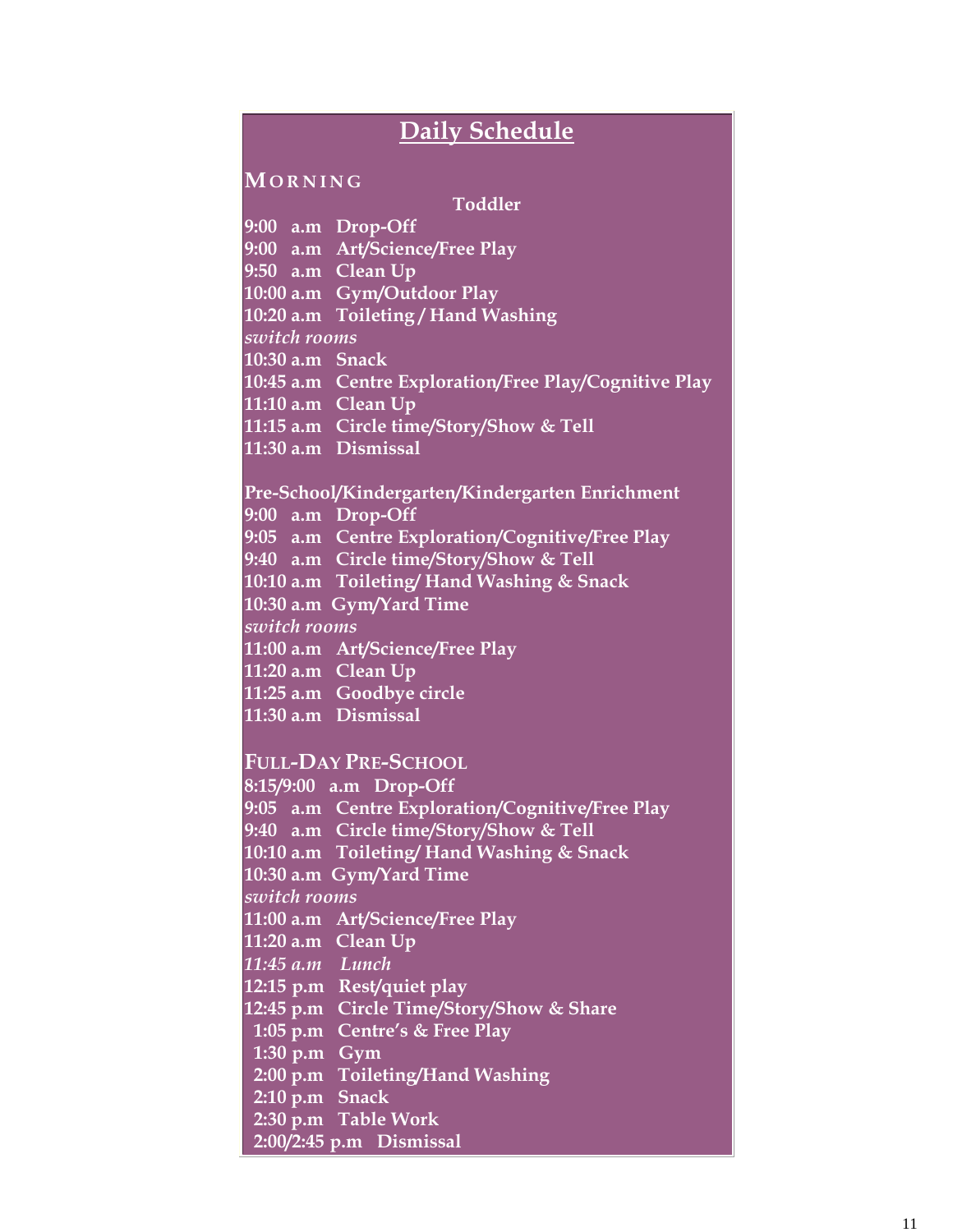# **Daily Schedule**

### **AF T E R N O O N**

**Preschool** 

**12:30 p.m Drop Off 12:45 p.m Circle Time/Story/Show & Share 1:05 p.m Centre's & Free Play 1:45 p.m Toileting/Hand Washing 2:00 p.m Snack 2:30 p.m Gym 3:00 p.m Dismissal**

#### **Kindergarten**

**12:30 p.m Drop-Off & Connection time 12:30 p.m Free play/Reading & Centre Exploration 12:45 p.m Art/Science/Free Play 1:25 p.m Gym/Outdoor Play 1:55 p.m Toileting/Hand Washing**  *switch rooms*   **2:10 p.m Snack 2:20 p.m Circle Time/Story/Show & Share 2:40 p.m Gym 3:00 p.m Dismissal** 

# **AF T E R S C H O O L CL U B**

| 3:00 p.m | Arrival (cubbies, bathroom, homework check) |
|----------|---------------------------------------------|
| 3:30 p.m | <b>Outdoor Play</b>                         |
| 4:00 p.m | <b>Snacks</b>                               |
| 4:15 p.m | Handwashing & Snack                         |
| 4:40 p.m | <b>Independent Book Time/Homework Help</b>  |
| 4.55 p.m | <b>Planned Activities/Free Choice</b>       |
|          | (Baking Thurs. / Movie Fri.)                |
| 6:00 p.m | <b>Dismissal</b>                            |
|          |                                             |
|          |                                             |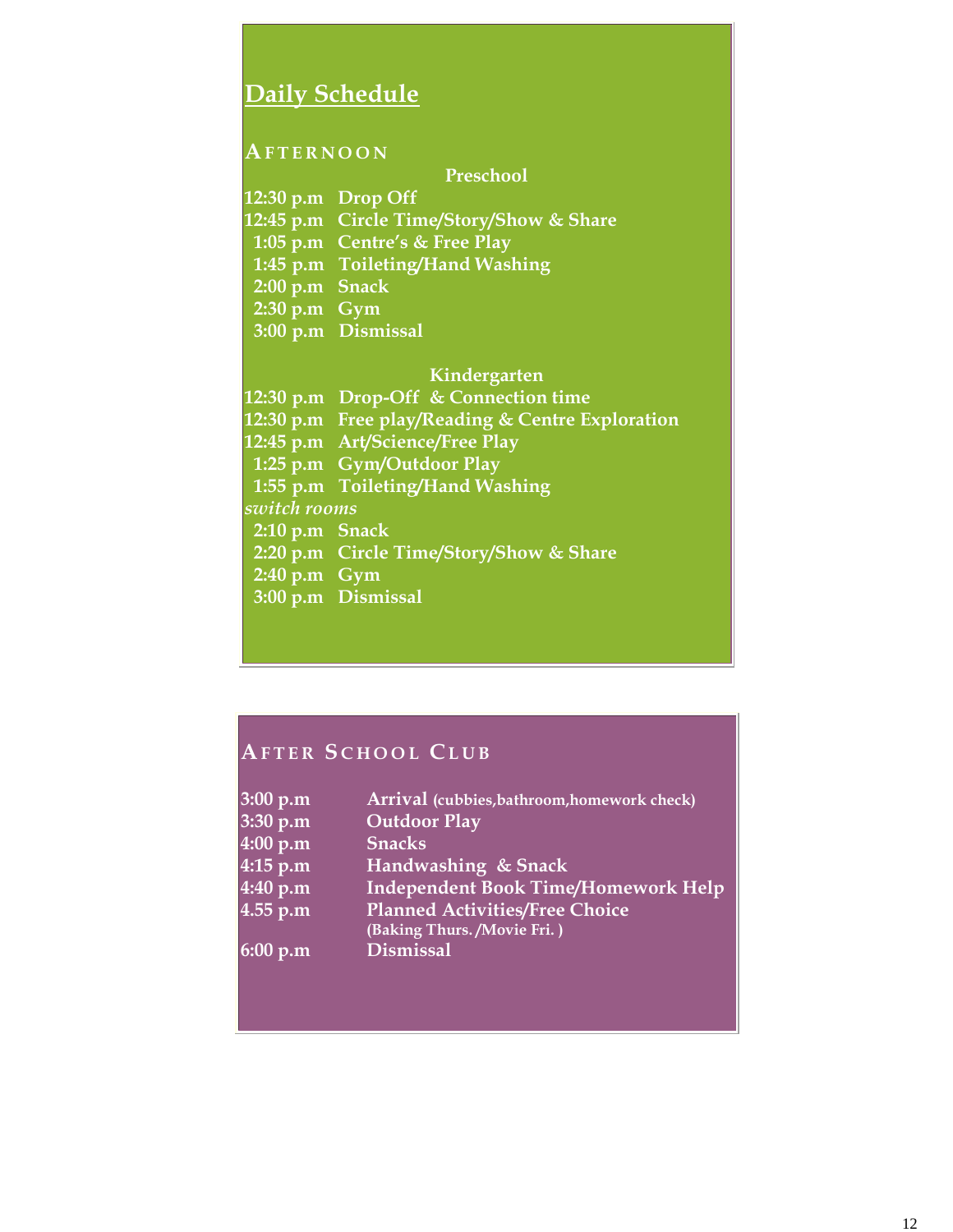#### **L U N CH**

We serve delicious hot lunches catered by Kids Kitchen, included in our lunch fee, and free for those in the full day program. They meet the requirements of the Child Care & Early Years Act. Each meal includes milk, as well as a fruit and vegetable serving.

#### **MO N TH L Y D A TE N IG H T**

We recognize that parents need time to themselves to maintain a healthy lifestyle. One evening each month, we will offer babysitting at the school to allow parents some much needed time for a date, a visit to spa, a shopping trip or anything else they chose to do. Your child is supervised by one of our regular teachers. This program operates on a minimum 2 child basis, and a maximum 5 child capacity.

#### **D A IL Y A CTIV IT IE S**

Activities at Uptown Yonge Preschool are grounded in inquiry based learning, allowing for projects on a particular topic throughout the school, which is incorporated into each activity (circle discussion, songs, creative, manipulative play, puzzles, books etc.). We are strongly influenced and inspired by the How Does Learning Happen Document, Reggio Emilia philosophy, Emergent Curriculum and the ELECT Document.

We have a large 2500sq ft gym and 3ooosqft outdoor yard, full of gross motor potential! We also take neighbourhood walks and occasional field trips. We go outside in most weather, to a max of -15 with windchill. At less than -10 we limit outdoor time to what the children can tolerate while having fun!

#### **TODDLER PROGRAM**

Our toddler program offers a warm, supportive atmosphere in which children can develop social, emotional and self-help skills, gaining independence, having fun and expanding their experience. Focus is placed on language development, fine & gross motor skills as well as social interactions/impulse control. Children are also exposed to colours, shapes number, and name recognition.

In the Creative Room:

- Daily creative activity (using a variety of mediums: glue, paint, recycled materials, nature, chalk etc).
- Painting & Drawing (pastels, crayons, markers, chalk, paint)
- Play dough & modeling clay
- Sensory tables (water, rice, nature, noodles, cornmeal etc)
- Light table
- Cooking & Baking (Multicultural & Holiday)
- Wooden blocks, "Duplo", shape sorters which help develop children's fine motor skills and imagination.

In the Cognitive/Dramatic Room:

- Interactive Circle, Story & Discussion time (inc. show and share, Songs, calendar discussion-length varies upon children attention span)
- Puzzles & Magnets, pegboards etc.
- Pretend/dramatic play props (costumes, career props, dolls etc.)
- Puppet theatre & puppets
- Family Living Centre (play food & kitchen items, dolls)
- Books according to the weekly thematic unit and reading corner
- Transportation toys
- Cognitive: Shapes, Colours, Letter and Number, and own name recognition, serration, matching, classification
- Manipulative & stacking/nesting toys
- Felt board
- Fine Motor Activities-shape sorting, zippers, velcro
- Wide variety of toys such as farms, animals, dollhouse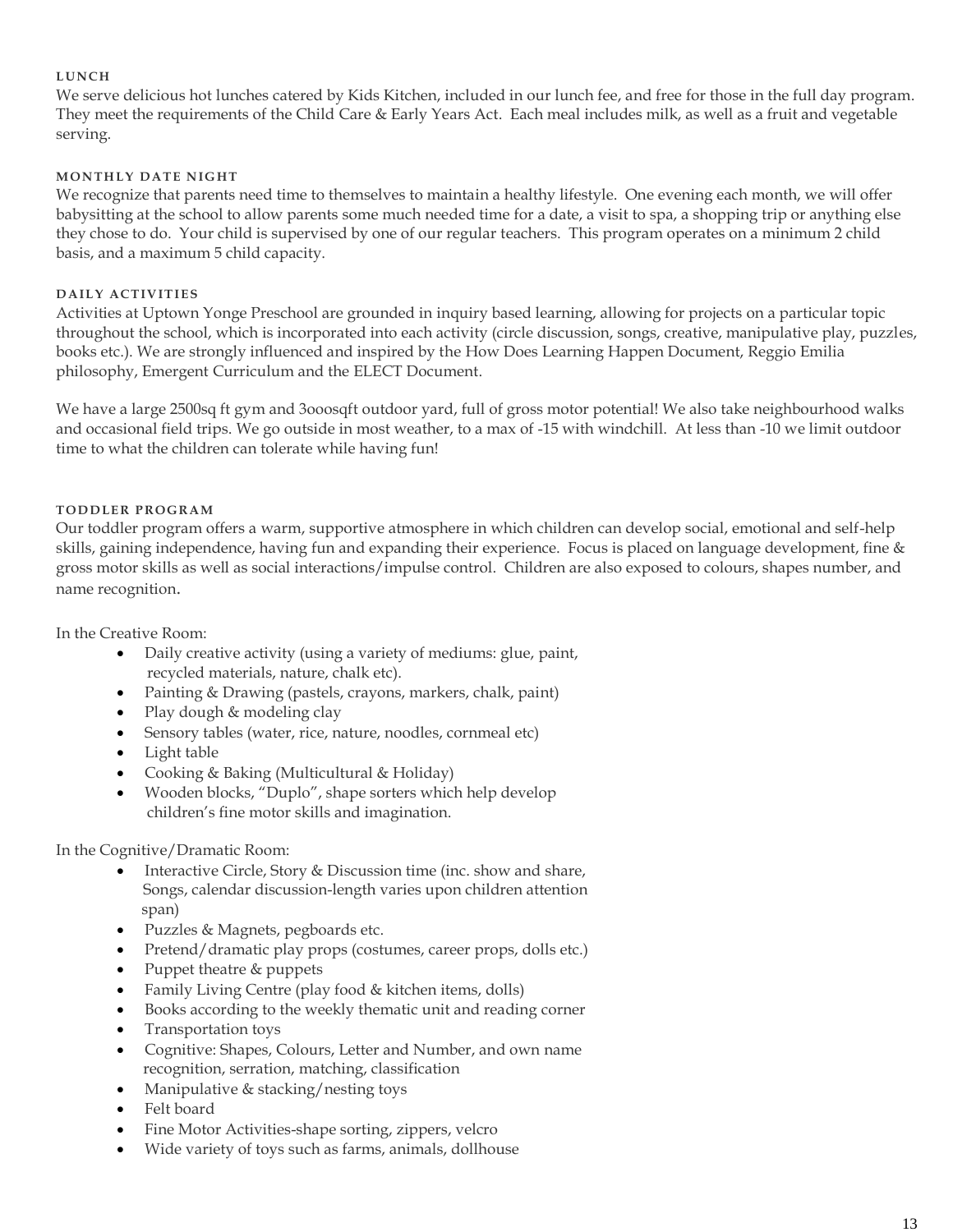#### **PRE S CH O OL PRO G RA M**

Preschoolers are full of questions, and excitement to learn about the world they live in. In a supportive and caring environment, they are free to pretend, imagine, experiment, make friends and gain independence. Carefully selected developmentally appropriate activities are selected each day to encourage learning and creativity. Children progress in number and letter concepts, are introduced to phonics and sight words, progressing unhurried at their own comfortable pace. Socially acceptable interaction is modeled and conflict resolution skills are taught.

In the Creative Room:

- Daily creative activity (using a variety of mediums: glue, paint, recycled materials, nature, chalk etc)
- Painting & Drawing
- Play dough & modeling clay
- Science Activities (children will be encouraged to consider "how, when, why?" eg. Sink & float games, colour mixing, milk, food colouring and dish soap experiment)
- Sensory tables (water, rice, nature, noodles, goop, ice, cornmeal etc)
- Cooking & Baking (Multicultural & Holiday)
- Wooden blocks, "Lego/kinetix"
- Weekly Free Expression Art-allowing the child virtual freedom in creative expression.

### In the Cognitive/Dramatic Room:

- Interactive Circle, Story & Discussion time (inc. show and tell, calendar and weather work)
- Puzzles & Geoforms & Board Games
- Pretend/dramatic play props (costumes, career props, dolls etc.)
- Puppet theatre & puppets
- Family Living Centre (play food & kitchen items, dolls)
- Books according to the weekly thematic unit and reading corner
- Light Table
- Transportation toys
- Cognitive: Shapes, Colours, Letters and Number recognition serration, matching, classification
- Manipulative toys
- Phonics & Number concepts as developmentally appropriate
- Magnets
- Felt board
- Fine Motor Activities (stringing, cutting, tracing, mark making)
- Wide variety of toys such as farms, animals, dollhouse
- Monthly baking/cooking day

#### **AF TE R SCH O O L PRO G RA MS**

Our after-school program caters to school-agers. Our aim is to provide a program rich in choices with a strong physical activity component for children who have been working hard in the classroom all day.

Students begin After School Club with a healthy snack and subsequently choose an activity that meets their interests. Various choices include: Rainbow Loom, crafts, reading library/centre, board game junction, keyboard, ipad/laptop, quiet homework table etc. There will be a daily group physical activity planned including, soccer, capture the flag, toilet tag, hockey, obstacle course, yoga, dance, etc. Pre-planned weekly activities such as baking, dance, and sport days will be included in the program.

Our school-agers are involved in classroom set up and program planning to address their interests and creativity.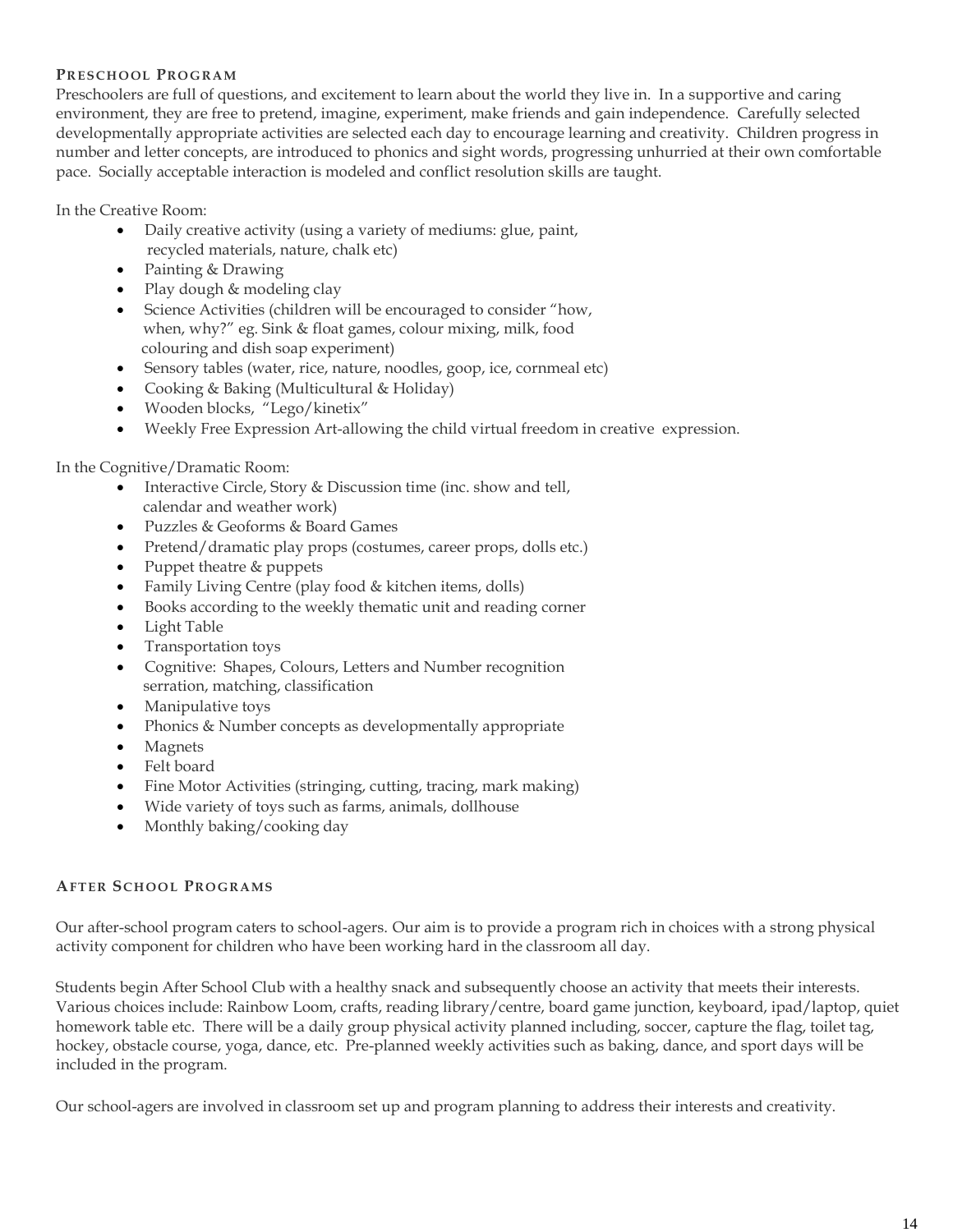#### **KINDERGARTEN ENRICHMENT**

\*\*This program supports, enhances and complements the Ontario Kindergarten Curriculum\*\*

The smaller group size and opportunity for more personalized programming is a perfect complement to the child standard Kindergarten program.

Activities include a balance of free-play, more structured individual & small group activities as well as a developmentally appropriate amount of explicit instruction. Daily Circle time includes a theme-related story/songs/fingerplays, topic discussion, calendar work (days of the week, months of the year, today is\_\_\_\_ yesterday was \_\_\_etc), and show and tell. This format allows children their opportunity to shine and be heard. Children are assigned daily tasks/"jobs" that afford responsibility and foster independence & self-esteem.

The teacher's role is to guide student's to make connections through active learning, in a context relevant to them. It is through this approach that children learn & retain information, without rote learning, undue stress, or losing their thirst fort knowledge. Children are encouraged to explore new activities and to reach their highest potential in a nurturing, supportive environment. Following are the elements of the program, in addition to play-based activities described in the preschool program.

#### **PROGRAM GOALS**

#### *Literacy*

- Literacy Program, introducing children to the letters of the alphabet through songs, rhymes and poems. Discovering the sounds they make individually and together, as well as how they are used to form words.
- Sight word reviews
- Beginner reading individually & in a group
- Identifying the author of a book, predicting what will happen next, narrating pictures without hearing the story, continuing a friend story etc.
- Recognizing their own name and learning to print it
- Journal writing

#### *Mathematics*

- Counting to 100
- Quantity and number relationships
- Adding concrete objects
- Beginning fractions  $(1/2, \frac{1}{4})$ , that an item can be divided equally)
- Sequencing (Smallest to largest, Tallest to Shortest, first to last)
- Problem solving (What can we do if we have 2 cookies and 4 friends?)
- Measurement (using everyday items such as paperclips, erasers, hands)
- Collecting data & graphing: (eg. Simple Graphing of favorite colour apple by each child gluing their coloured paper to the appropriate bar.)
- Experimenting with force, volume, measurement using sand and water sensory play as well as everyday items.
- Sort, classify and compare 2D and 3D objects
- Weight (using balance to compare weight of everyday objects vs. weights or each other)
- Sorting and classifying (by colour, texture, mammal vs. reptile etc)
- Patterning: identifying, recognize and describe patterns in everyday life (male vs. female, tall, tall, short etc) and representing concretely using pattern blocks, friends or toys, as well as drawing them.
- Time: gaining an understanding of the passage of time, the functions of a clock etc.
- Money: may involve market prop with teachers acting as customers. Learning to identify Canadian currency and its value (what is a dime? Is it more than a penny? What do we call a 1-dollar coin?)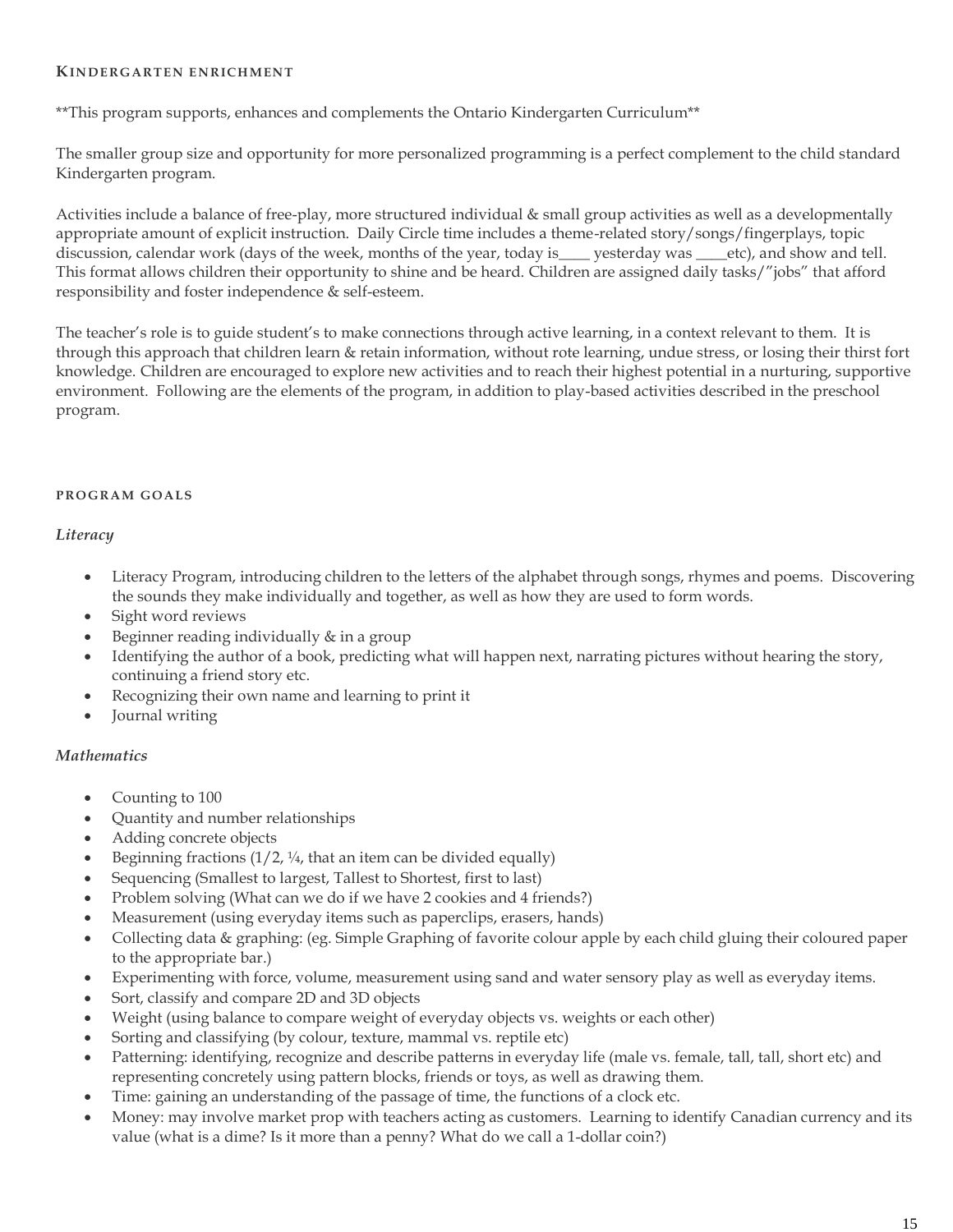# *Self Identity/Self-Image/Social Conscience*

- Children are encouraged to speak, tell stories, and maintain balanced conversations with peers.
- Positive self-esteem is cultivated & nurtured
- Self-regulation: Teachers work with children to control impulses, use appropriate means of communicating and interacting while maintaining positive self-worth.
- Encouraging understanding and appreciation of diversity
- Our obligation to help others, have respect for ourselves and others and giving back to the community

### *Science & Technology*

- Exploring the natural and human made environment
- ask questions making a hypothesis & examining results ("what will happen if we?")
- Free and guided inquiry into various objects
- Plant & Animal Life: (stages of growth, parts of a plant, Butterfly Life Cycle, Animal Classification)
- Safe usage of technology
- Using gears, ramps, pulleys
- Guided use of Kindergarten computer program/computer & internet usage safety

### *Health & Safety/Physical Activity*

- Activities geared towards development of large and small motor control (bouncing, kicking, running, jumping, pedaling, balance, throwing etc.)
- Lacing, threading, using a pencil & scissors
- Nutrition (visit to the local grocer, healthy eating, cooking/baking)
- Safety (seatbelts, helmets, safe/unsafe secrets etc)

#### *Visual Arts*

- Specialized Music Program
- Dramatic play in the family living center with varied and changing props
- Puppet Theatre
- Daily process-oriented creative activity
- Play-dough & clay
- Group creative activity work: working as a team to create.
- Children are encouraged to see themselves as artists
- Representing thoughts & feelings through artistic expression
- Learning about & exploring artistic genres (Impressionism, Abstract, etc.)

Reading to children is positively related to their future reading success. When reading teachers point out familiar objects, encourage children to ask questions, point out the direction of the words, the author, title etc. Following the story, children are encouraged to discuss their favorite parts, how they feel about the story etc. and participate in quiet reading.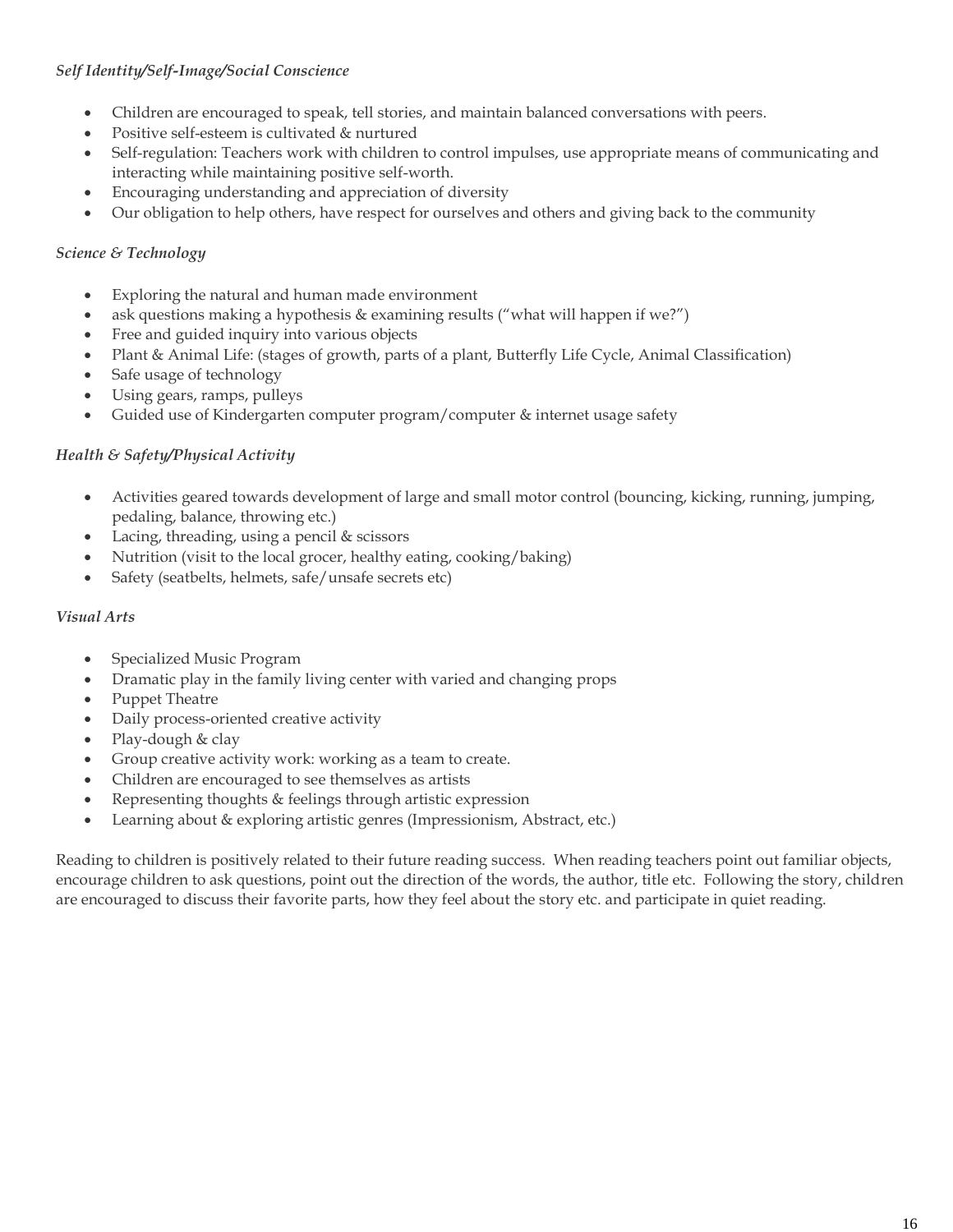# **KINDERGARTEN**

**At**

# **Uptown Yonge Preschool**

Kindergarten at U.Y.P is the ideal first school experience for your child:

- Balanced Literacy/Mathematics focus recognizes recent research showing early introduction to math to be a greater predictor of school success than literacy alone.
- Small Class sizes: 1 Teacher to 8 children, maximum class size 16!
- Kindergarten teacher qualified as a B.ED or RECE...thus offering the best insight into appropriate programming for 4 & 5 year olds.
- Centre based exploration allows for small group and individualized and whole group instruction
- Active play-based learning which meets and exceeds Ontario Kindergarten Curriculum Expectations without overly structured "inside-the-box' methodology. We follow discovery-based learning principles and the ELECT document.
- Recognition and programming for the varied learning styles of children.
- Balance between teacher-initiated and child-initiated activities.
- High Quality Extra-curriculars: Dance, Daily gym time, Music Instruction
- Field Trips and school visits enhance our program (theatre, zoo, farm, grocery store etc)
- Superior parent communication & involvement is a must at U.Y.P Kindergarten

# **Kindergarten Program for 2022-2023**

 **is currently offered 5 full days or half days per week and includes the Enrichment Program**

With our high quality, nurturing teachers, high quality facilities and equipment and individualized learning program, your child will be advantageously prepared and excited for Grade 1.

#### **What we teach…**

Our focus is shared between meeting curriculum goals as well as helping children maintain & develop positive attitudes toward schooling. Maintaining a "spark" for learning is invaluable. We strive to instill a love and excitement for learning and to nurture each child's confidence and self-esteem about themselves and their abilities.

Teachers plan for, create and maximize "teachable moments" that allow the children to learn actively: that is through doing, rather than rote memorizing and use of worksheets alone. Teachers facilitate learning in small groups and have the opportunity to address different learning styles, interests and abilities. Our program is challenging but the expectations are attainable.

We strive to enhance children's social skills by providing a structured & predictable schedule, modeling and expecting mutual respect for property and feelings/opinions of others, as well as responsibility for behaviour. We aid children in the development of critical communication, conflict management and cooperation skills.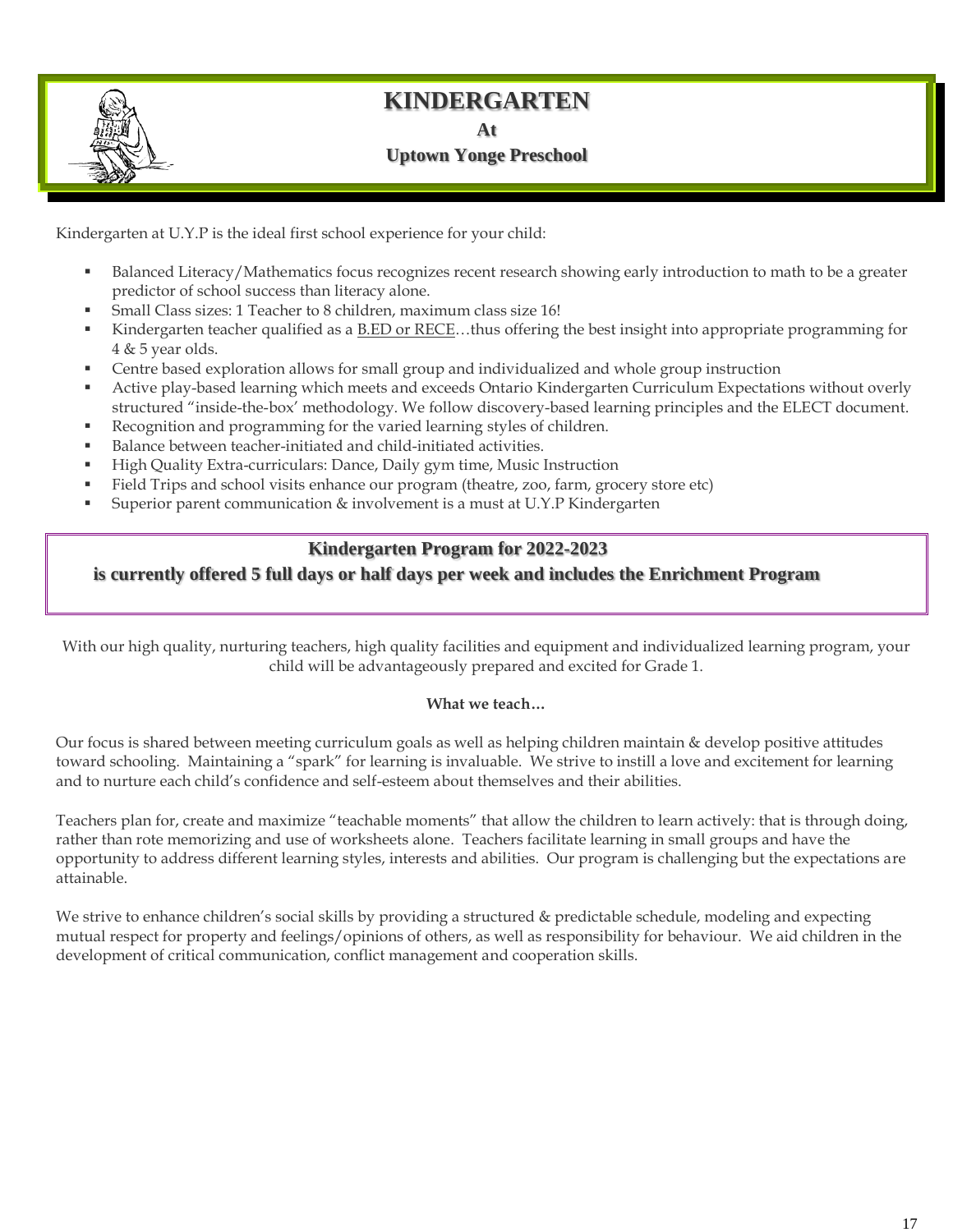#### **Literacy at U.YP**

### **Social and Personal Development**

The personal and social development of young children lays the social and cognitive groundwork that fosters a love for school, engages the children in the process of learning, and supports future success in school and in life. Early learning programs focus on who the children are, and support and encourage them to reach their full potential. In partnership with the home, the school plays a vital role in developing social competence by providing the tools and knowledge that children will need in order to play a constructive role as citizens.

#### **Social Development**

Social development includes children's growing abilities to empathize and get along with others. Four- and five-year-old children move beyond an egocentric view of the world and can learn to resolve conflicts and make decisions collaboratively and can develop a sense of community. The ability to work and to learn with others is essential for success in and out of school. Children need opportunities to interact with others in many contexts and for many purposes. As children learn about themselves and their culture, they also begin to understand that all people share similar needs, feelings, and aspirations.

**BIG IDEA:** Children are connected to others and contribute to their world.

### **Overall Expectations:**

At the end of the school year your child will have a better understanding of:

- 1. Identify and use social skills in play and other contexts;
- 2. Demonstrate an ability to use problem-solving skills in a variety of social contexts;
- 3. Demonstrate a beginning understanding of the diversity in individuals, families, schools, and the wider community.

### **Specific Expectations:**

#### **1. Identify and use social skills in play and other contexts**

- 1.1 Act and talk with peers and adult by expressing and accepting positive message.
- 1.2 Demonstrate the ability to take turns in activities and discussion.
- 1.3 Demonstrate an awareness of ways of making and keeping friends.
- **2. Demonstrate an ability to use problem-solving skills in a variety of social contexts**
- 2.1 Use a variety of simple strategies to solve social problems
- **3. Demonstrate a beginning understanding of the diversity in individuals, families, schools, and the wider community**
- 3.1 develop empathy for others, and acknowledge and respond to each other's feeling
- 3.2 demonstrate respect and consideration for individual differences and alternative points of view
- 3.3 Talk about events or retell stories that reflect their own heritage and cultural background and the heritage and cultural backgrounds of others

#### **Emotional Development**

As a team nurtures children's development of self-concept, self-reliance, and self-regulation by creating a warm and responsive environment, which contributes to children's ability to experience success. Through a variety of experiences, children begin to see themselves as unique. Children need regular opportunities throughout the day to learn and value the interpersonal skills required to communicate and cooperate with others. As they develop self-confidence, they become more receptive to relating to others, and take pleasure in learning new skills. As children's self-concept develops, they demonstrate autonomy in selecting materials, making choices, and setting goals for themselves. Children who develop a positive self-concept early in life become more successful learners later in life. **Big Idea:** Children have a strong sense of identity and well-being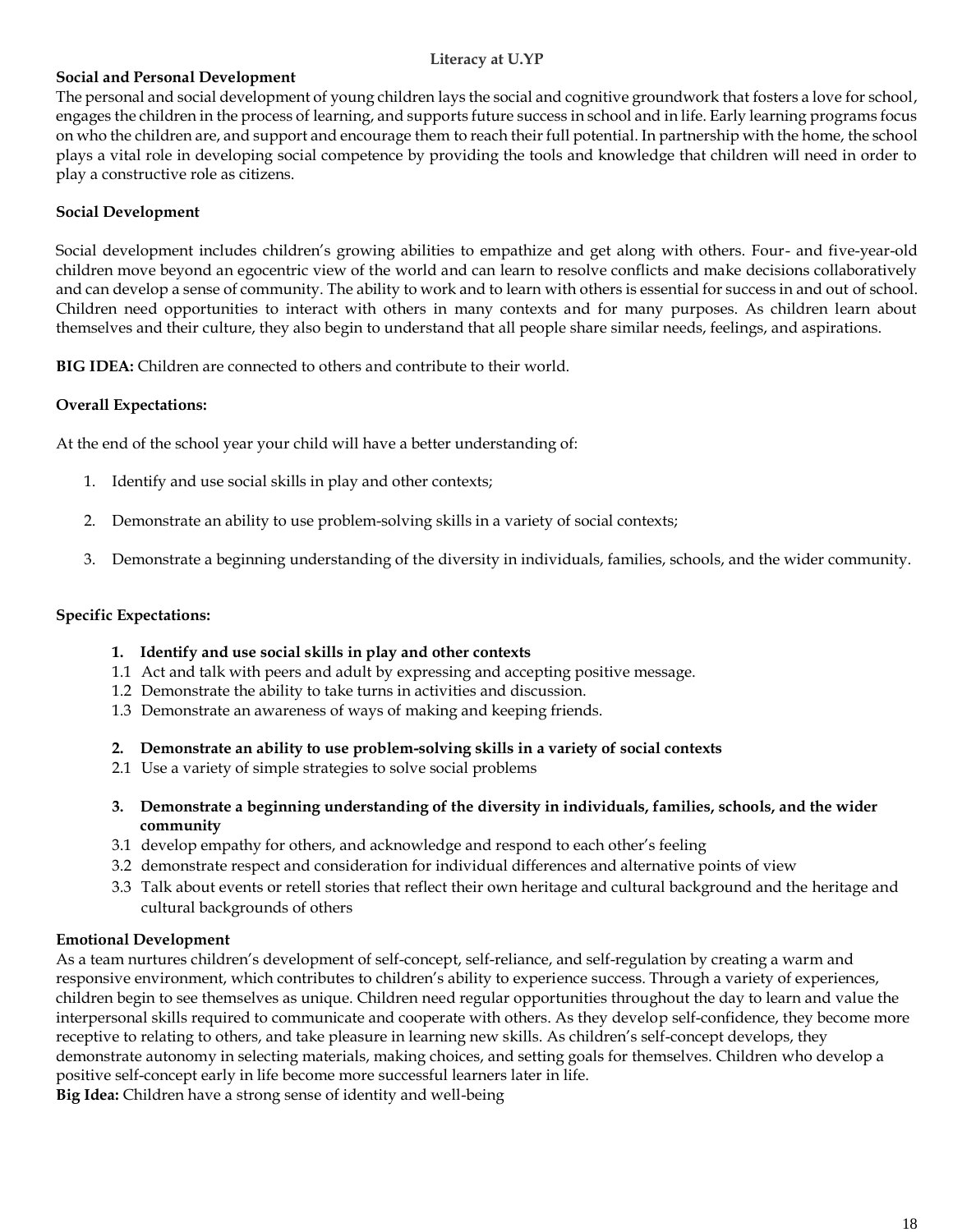### **Overall Expectations:**

By the end of the school year your child will begin to:

- 1. demonstrate a sense of identity and a positive self-image;
- 2. demonstrate independence, self-regulation, and a willingness to take responsibility in learning and other activities;
- 3. Demonstrate an awareness of their surroundings.

#### **Specific Expectations:**

- **1. Demonstrate a sense of identity and a positive self-image;**
- 1.1 recognize personal interests, strengths, and accomplishment
- 1.2 Identify and talk about their own interests and preferences
- 1.3 Express thoughts
- **2. Demonstrate independence, self-regulation, and a willingness to take responsibility in learning and other activities**
- 2.1 Demonstrate self-reliance and a sense of responsibility
- 2.2 Demonstrate a willingness to try new activities
- 2.3 Demonstrate self-motivation, initiative, and confidence in their approach to learning by selecting and completing learning tasks
- 2.4 Begin to demonstrate self-control
- 2.5 Interact cooperatively with others in classroom events and activities
- **3. Demonstrate an awareness of their surroundings**
- 3.1 Recognize people in their community and talk about what they do
- 3.2 Recognize places and buildings within their community, both natural and human-made, and talk about their functions
- 3.3 Develop an awareness of ways in which people adapt to the places in which they live

#### **Language**

Before going to school, children have already had a wide range of lived experiences with spoken, written, and visual communication, and have used language in familiar contexts. They have also developed ways of using language that are specific to their cultural and linguistic contexts. By building on the language development and the understandings that children bring to school, the Early Learning–Kindergarten (EL–K) team\* can provide children with the learning experiences they need, as well as support and guidance in their learning. By encouraging children to develop competence in language use, team members can also help children learn about the role and power of language in their own lives and in their own and other cultures

### **Literacy in Play-Based Learning**

Socio-dramatic play that benefits four- and five-year-old children is complex. It involves shared symbolic representations and actions. Children use language to create a shared pretend scenario. Multiple ideas emerge, and players and materials are incorporated into the play without interrupting its flow. The children are able to coordinate and integrate many roles, often switching roles to extend the play. Children stay engaged in the play for extended periods of time and may continue developing the play over several days.

**BIG IDEA:** Children are effective communicator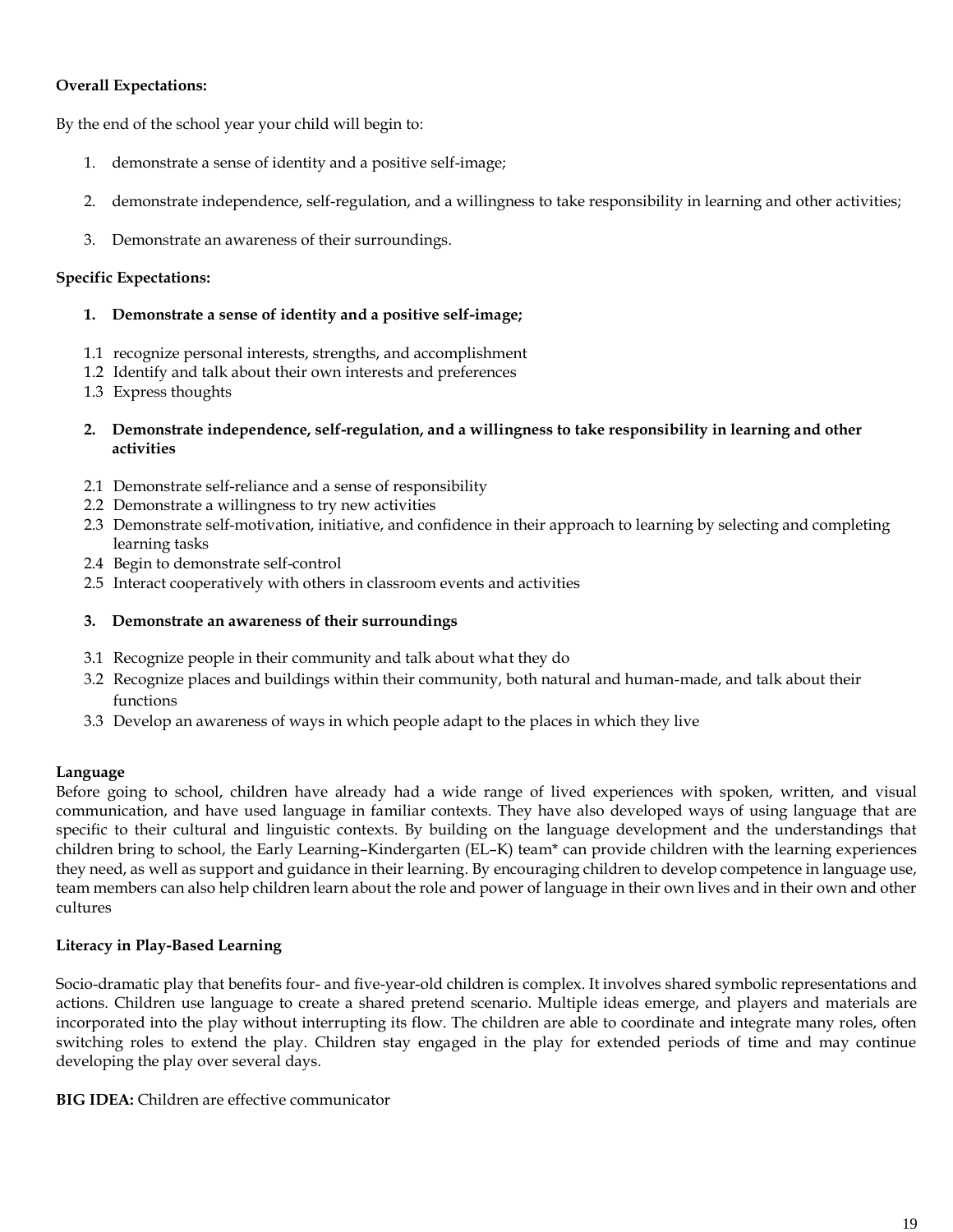### **Overall Expectations:**

- 1. Communicate by talking and by listening and speaking to others for a variety of purposes and in a variety of contexts;
- 2. Demonstrate understanding and critical awareness of a variety of written materials that are read by and with us;
- 3. Use reading strategies that are appropriate for beginning readers in order to make sense of a variety of written materials;
- 4. Communicate in writing, using strategies that are appropriate for beginners;
- 5. Demonstrate a beginning understanding and critical awareness of media texts

#### **Specific Expectations:**

- **1.** Communicate by talking and by listening and speaking to others for a variety of purposes and in a variety of contexts
- 1.1 Explore sounds, rhythms, and language structures, with guidance and on their own
- 1.2 Listen and respond to others for a variety of purposes
- 1.3 Begin to use and interpret gestures, tone of voice, and other non-verbal means to communicate and respond
- 1.4 Follow and provide one- and two-step directions in different contexts
- 1.5 Use language in various contexts to connect new experiences with what they already know
- 1.6 Use language to talk about their thinking, to reflect, and to solve problems
- 1.7 Use specialized vocabulary for a variety of purposes
- 1.8 Ask questions for a variety of purposes
- 1.9 describe personal experiences, using vocabulary and details appropriate to the situation
- 1.10Orally retell simple events and simple familiar stories in proper sequence
- 1.11Demonstrate an awareness that words can rhyme, can begin or end with the same sound, and are composed of phonemes that can be manipulated to create new words

#### **2. Demonstrate understanding and critical awareness of a variety of written materials that are read by and with us**

- 2.1 Demonstrate an interest in reading
- 2.2 Identify personal preferences in reading materials
- 2.3 Demonstrate an awareness of basic book conventions and concepts of print when a text is read aloud or when they are beginning to read print
- 2.4 Respond to a variety of materials read aloud to them
- 2.5 Make predictions regarding an unfamiliar text
- 2.6 Use prior knowledge to make connections
- 2.7 Use illustrations to support comprehension of texts that are read
- 2.8 Demonstrate knowledge of most letters of the alphabet in different contexts
- 2.9 Retell stories, in proper sequence, that have been read by a teacher
- 2.10Retell information from non-fiction materials that have been read

### 3. **Use reading strategies that are appropriate for beginning readers in order to make sense of a variety of written materials**

3.1 Begin to use reading strategies to make sense of unfamiliar texts in print

#### **4. Communicate in writing, using strategies that are appropriate for beginners**

- 4.1 Demonstrate an interest in writing
- 4.2 Demonstrate an awareness that writing can convey ideas or message
- 4.3 Write simple messages
- 4.4 Begin to use classroom resources to support their writing
- 4.5 Experiment with a variety of simple writing forms for different purposes and in variety of context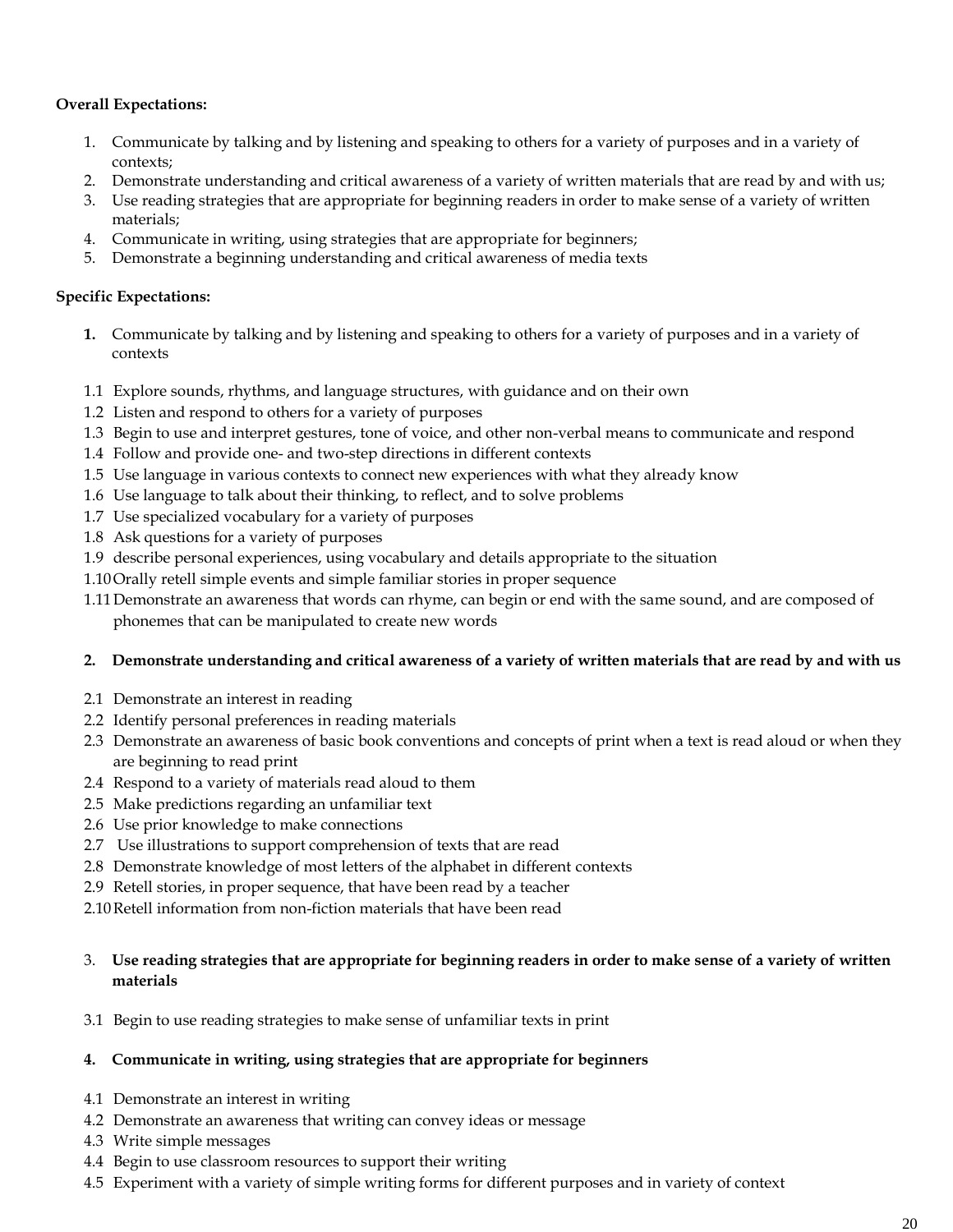4.6 Communicate ideas about personal experiences and/or familiar stories, and experiment with personal voice in their writing

#### **5. Demonstrate a beginning understanding and critical awareness of media texts**

- 5.1 Begin to respond critically to animated works
- 5.2 Communicate their ideas verbally and non-verbally about a variety of media materials

### **Mathematics**

Mathematics in Kindergarten builds on children's desire to make sense of their world, and helps them develop and demonstrate their mathematical understanding. Young children use mathematics intuitively and develop their understanding of mathematics through their individual approaches to learning, as well as through their prior experience of their linguistic, family, cultural, and community backgrounds. It is therefore important that children's existing conceptual understanding of mathematics be valued and that children be introduced to mathematical concepts in an appropriate manner and at an appropriate time in their development. Children also need to be given learning experiences that are within the range of things they can do with and without guidance (that is, in their zone of proximal development).

**BIG IDEA:** Young children have a conceptual understanding of mathematics and of mathematical thinking and reasoning **Overall Expectations:**

- 1. Demonstrate an understanding of numbers, using concrete materials to explore and investigate counting, quantity, and number relationships, (NUMBER SENSE AND NUMERARTION)
- 2. Measure and compare length, mass, capacity, area, and temperature of objects/materials, and the passage of time, using non-standard and standard units, through free exploration, focused exploration, and guided activity (MEASUREMENT)
- 3. Describe, sort, classify, build, and compare two-dimensional shapes and three-dimensional figures, and describe the location and movement of objects through investigation (GEOMETRY AND SPACIAL SENSE)
- 4. Explore, recognize, describe, and create patterns, using a variety of materials in different contexts (PATTERNING)
- 5. Sort, classify, and display a variety of concrete objects, collect data, begin to read and describe displays of data, and begin to explore the concept of probability in everyday contexts (DATA MANAGEMENT AND PROBABILITY)

### **Specific Expectations:**

- **1. Demonstrate an understanding of numbers, using concrete materials to explore and investigate counting, quantity, and number relationships, (NUMBER SENSE AND NUMERARTION)**
- 1.1 Investigate the idea that quantity is greater when counting forward and less when counting backwards
- 1.2 Investigate some concepts of quantity through identifying and comparing sets with more, fewer, or the same number of objects
- 1.3 Begin to make use of one-to-one correspondence in counting objects and matching groups of objects
- 1.4 Demonstrate understanding of the counting concepts of stable order
- **2. Measure and compare length, mass, capacity, area, and temperature of objects/materials, and the passage of time, using non-standard and standard units, through free exploration, focused exploration, and guided activity (MEASUREMENT)**
- 2.1 Compare and order two or more objects according to an appropriate measure

#### **3. Describe, sort, classify, build, and compare two-dimensional shapes and three-dimensional figures, and describe the location and movement of objects through investigation (GEOMETRY AND SPACIAL SENSE)**

- **3.1** Explore, sort, and compare traditional and non-traditional two-dimensional shapes and three-dimensional figure
- **3.2** Identify and describe, using common geometric terms, two-dimensional shapes and three-dimensional figures
- **3.3** Compose pictures, and build designs, shapes, and patterns, using two-dimensional shapes
- **3.4** Demonstrate an understanding of basic spatial relationships and movements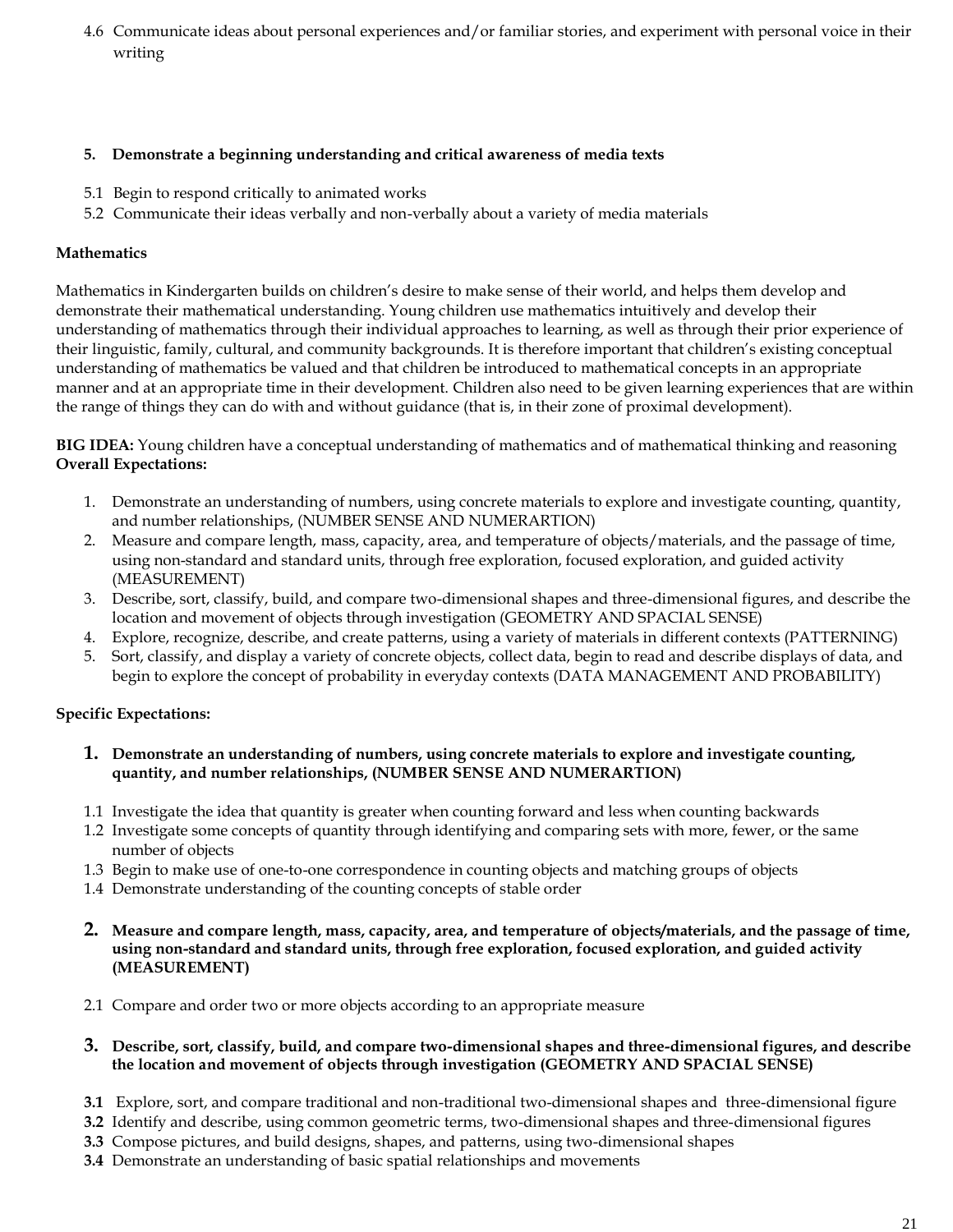#### **4. Explore, recognize, describe, and create patterns, using a variety of materials in different contexts (PATTERNING)**

- 4.1 Identify, create, reproduce, and extend repeating patterns through investigation, using a variety of materials
- 4.2 Identify and describe informally the repeating nature of patterns in everyday contexts

#### **5. Sort, classify, and display a variety of concrete objects, collect data, begin to read and describe displays of data, and begin to explore the concept of probability in everyday contexts (DATA MANAGEMENT AND PROBABILITY)**

- 5.1 Sort, classify, and compare object and describe the attributes used
- 5.2 Collect objects and data and make representations of their observations, using concrete graphs
- 5.3 Respond to and pose questions about data collection and graphs

#### **Science**

**BIG IDEA:** Children are curious and connect prior knowledge to new contexts in order to understand the world around them.

#### **Overall Expectations:**

- 1. Demonstrate an awareness of the natural and built environment through hands-on investigations, observations, questions, and representations of their findings;
- 2. Conduct simple investigations through free exploration, focused exploration, and guided activity, using inquiry skills (questioning, planning, predicting, observing, communicating);
- 3. Demonstrate an understanding of the natural world and the need to care for and respect the environment;

#### Specific Expectations:

- 1. Demonstrate an awareness of the natural and built environment through hands-on investigations, observations, questions, and representations of their findings;
	- 1.1 Ask questions about and describe some natural occurrences, using their own observations and representations
	- 1.2 Sort and classify groups of living and non-living things in their own way
	- 1.3 Explore patterns in the natural and built environment
- 2. Conduct simple investigations through free exploration, focused exploration, and guided activity, using inquiry skills (questioning, planning, predicting, observing, communicating);
	- 2.1 State problems and pose questions before and during investigations
	- 2.2 Make predictions and observations before and during investigations
	- 2.3 Select and use materials to carry out their own explorations
- 3. Demonstrate an understanding of the natural world and the need to care for and respect the environment
	- 3.1 Identify similarities and differences between local environments
	- 3.2 Describe what would happen if something in the local environment changed
	- 3.3 Identify ways in which they can care for and show respect for the environment
	- 3.4 Participate in environmentally friendly activities in the classroom and the schoolyard

#### **Physical Activity**

**BIG IDEA:** Make healthy choices and develop physical skills

Overall Expectations:

- 1. Participate willingly in a variety of activities that require the use of both large and small muscles
- 2. Develop control of large muscles (gross-motor control) in a variety of contexts
- 3. Develop control of small muscles (fine-motor control) in a variety of contexts.

### **Specific Expectations:**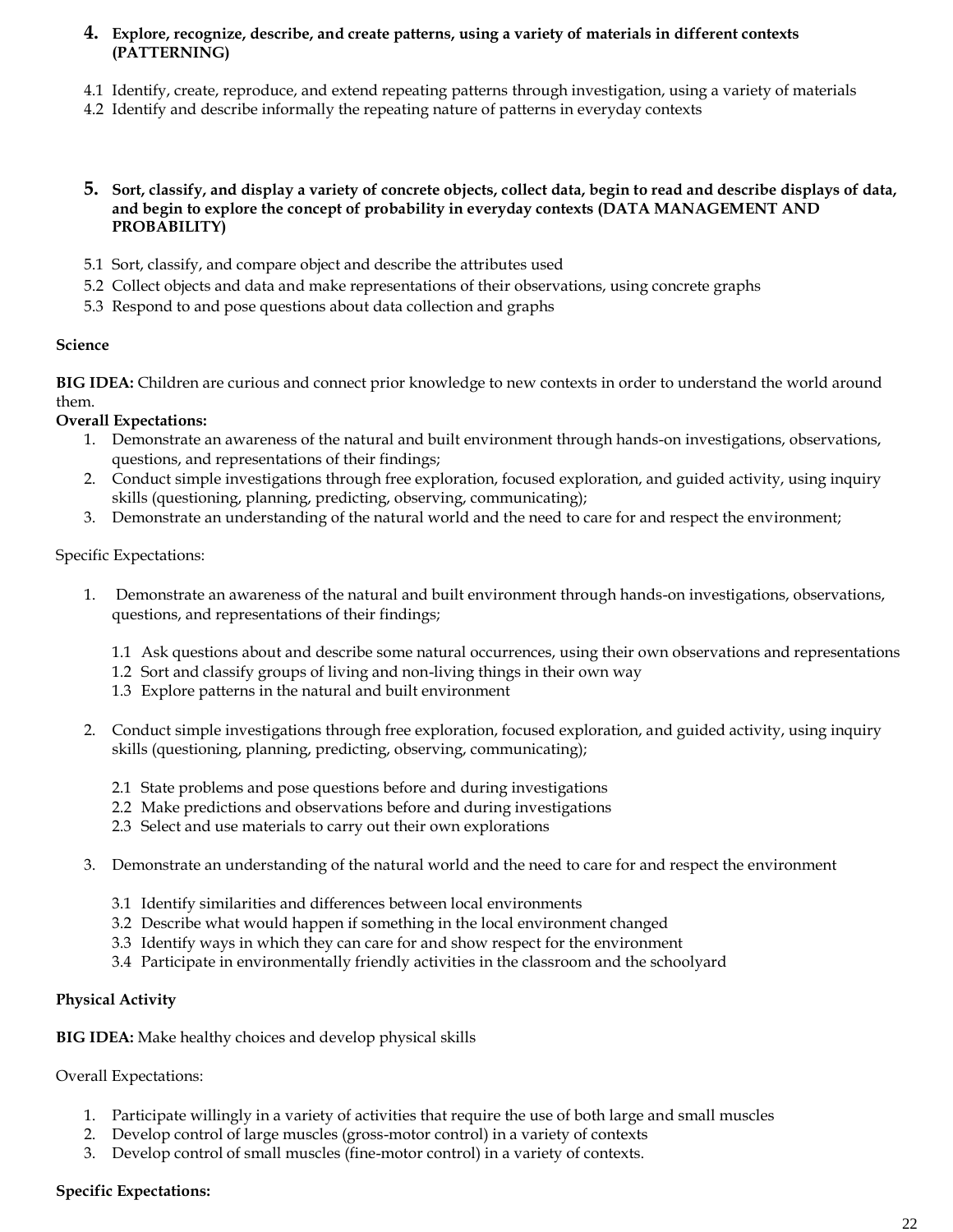- 1. Participate willingly in a variety of activities that require the use of both large and small muscles
- 1.1 Participate actively in creative movement
- 1.2 Demonstrate persistence while engaged in activities that require the use of both large and small muscles
- 1.3 Demonstrate strategies for engaging in cooperative play in a variety of games and activities

#### **2. Develop control of large muscles (gross-motor control) in a variety of contexts**

- 2.1 demonstrate spatial awareness in activities that require the use of large muscle
- 2.2 Begin to demonstrate control of large muscles with and without equipment
- 2.3 Begin to demonstrate balance, whole-body and hand-eye coordination, and flexibility in movement

#### **3. Develop control of small muscles (fine-motor control) in a variety of contexts.**

- 3.1 begin to demonstrate control of small muscles in activities at a variety of learning centres
- 3.2 Demonstrate spatial awareness by doing activities that require the use of small muscles
- 3.3 Use a functional grip in written communication to produce writing that they and others can read

#### **Music**

**BIG IDEA:** Young children have an innate openness to artistic activities

#### **Overall Expectations:**

- 1. Demonstrate an awareness of themselves as musicians through engaging in music activities
- 2. Demonstrate basic knowledge and skills gained through exposure to music and music activities
- 3. Use problem-solving strategies when experimenting with the skills, materials, processes, and techniques used in music both individually and with others
- 4. Express responses to a variety of forms of music, including those from other cultures
- 5. Communicate their ideas through music.

#### Specific Expectations:

- 1. Demonstrate an awareness of themselves as musicians through engaging in music activities
- 1.1 Demonstrate an awareness of personal interests and a sense of accomplishment in music
- 1.2 Explore a variety of tools and materials of their own choice

#### **2. Demonstrate basic knowledge and skills gained through exposure to music and music activities**

2.1 Explore different elements

#### **3. Use problem-solving strategies when experimenting with the skills, materials, processes, and techniques used in music both individually and with others**

- 3.1 Use problem-solving skills and their imagination to create music
- **4. Express responses to a variety of forms of music, including those from other cultures**
- 4.1 Express their responses to music by moving, by making connections to their own experiences, or by talking about the musical form
- 4.2 Respond to music from various cultures, including their own

#### **5. Communicate their ideas through music**

5.1 Communicate their ideas about something (e.g., a book, an experience, a painting) through sounds, rhythms, and music

#### **Visual Arts**

#### **Overall Expectations:**

**1.** Demonstrate an awareness of themselves as artists through engaging in activities in visual arts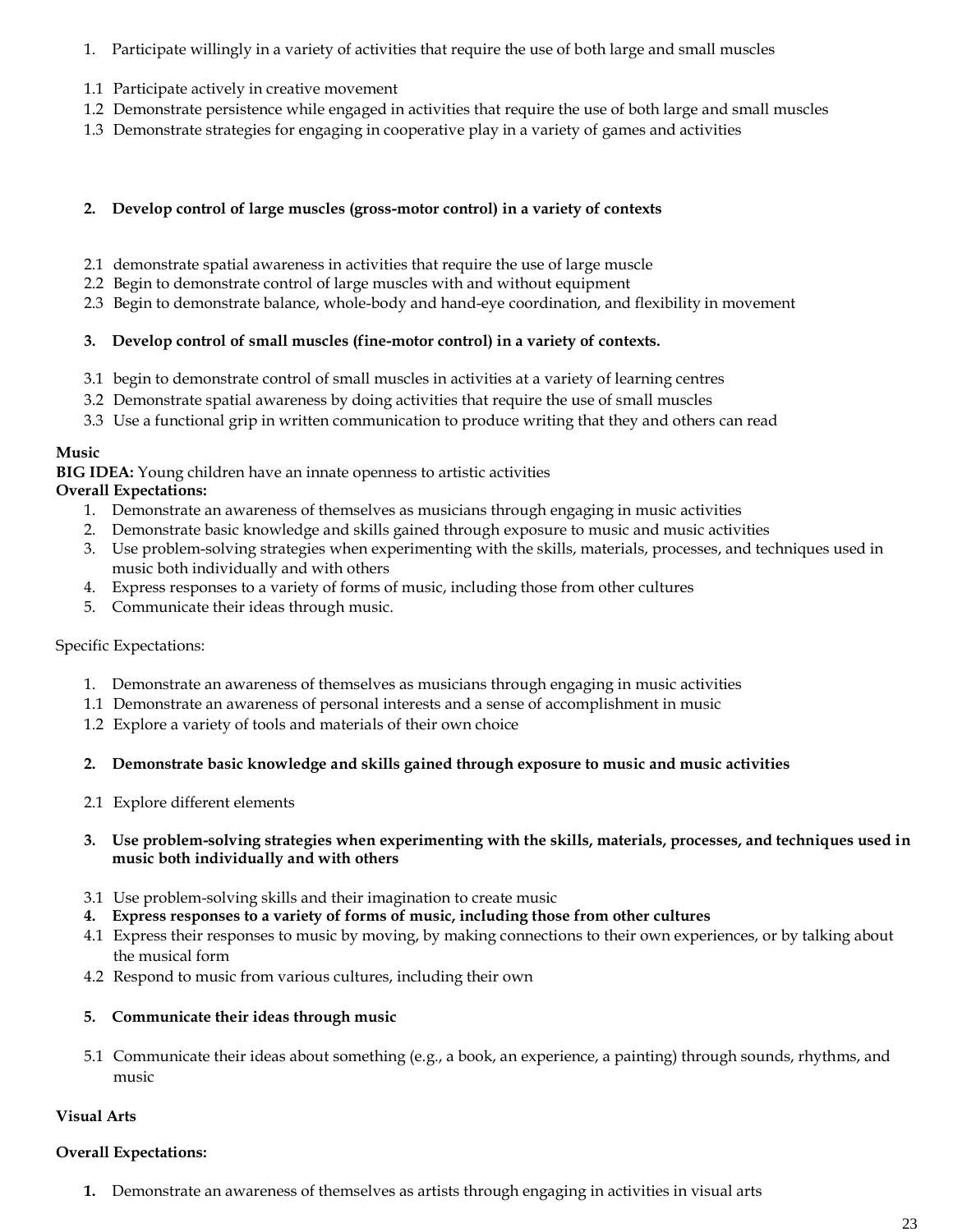- **2.** Demonstrate basic knowledge and skills gained through exposure to visual arts and activities in visual arts
- **3.** Use problem-solving strategies when experimenting with the skills, materials, processes, and techniques used in visual arts both individually and with others
- **4.** Express responses to a variety of visual art forms, including those from other cultures
- **5.** Communicate their ideas through various visual art forms.

### **Specific Expectations:**

- **1.** Demonstrate an awareness of themselves as artists through engaging in activities in visual arts
- 1.1 Demonstrate an awareness of personal interests and a sense of accomplishment in visual arts

#### **2. Demonstrate basic knowledge and skills gained through exposure to visual arts and activities in visual arts**

- 2.1 Explore a variety of tools, materials, and processes of their own choice to create visual art forms in familiar and new way
- 2.2 Explore different elements of design
- **3. Use problem-solving strategies when experimenting with the skills, materials, processes, and techniques used in visual arts both individually and with others**
- 3.1 Use problem-solving skills and their imagination to create visual art forms
- **4. Express responses to a variety of visual art forms, including those from other cultures**
- 4.1 Express their responses to visual art forms by making connections to their own experiences or by talking about the form
- 4.2 Respond to a variety of visual art forms

### **5. Communicate their ideas through various visual art forms.**

5.1 Communicate their understanding of something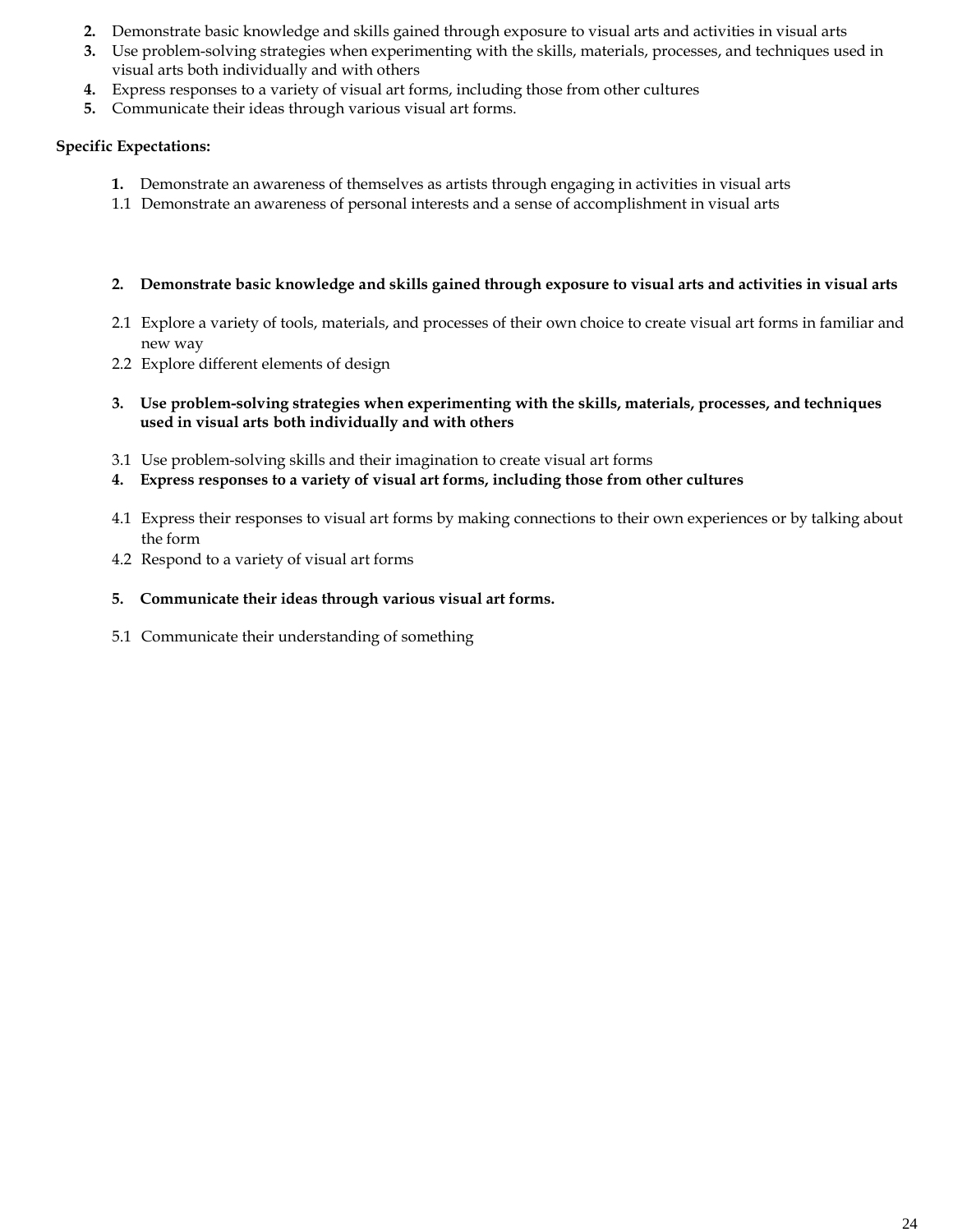

 1 Lord Seaton Rd. M2P 2C1 • tel. 647-439-0316 www.uptownyongepreschool.com • director@uptownyongepreschool.com

# **2022/2023 Application & Registration Procedure**

**Applications will be considered as they arrive at the school. They may be mailed, dropped off at the school between 8:30am and 6:00pm, or deposited in the mail slot located on the east side of the building, near the preschool entrance doors. They can also be scanned and emailed to director@uptownyongepreschool.com Only complete applications containing all of the following will be considered:**

- **Application Form**
- **\$75 Application Fee –new students only**
- **If registering for a future school year before April 2022: \$350 deposit (current dated)\*this is deducted from tuition**
- **3 post-dated cheques for the remainder of tuition (April 1st 2022, June 1st 2022, November 1st 2022)**
- **Tuition paid by EMT, money order or cheque IN FULL at the time of registration receives a \$100 discount.**
- **Tuition paid in equal monthly payments is available at a \$200 annual cost. First & last months are payable at April 1st 2022 or at registration, whichever is earlier and are non-refundable even if your child doesn't attend. The balance is divided equally among the remaining months\*please remember that means longer and shorter months will be equally paid. If you do not provide notice of last month before the 1st of the month we cannot apply last month's fees until the following month.**
- **Tuition reflects the fees from the Tuesday after Labour Day to mid-June as per our annual calendar. Summer camp registration/attendance is optional and priced weekly based on regular monthly fees.**
- **Tuition fees already reflect our closure for Christmas Break & March Break**
- **Tuition fees will not be reduced due to weather closures, child illness or vacation related absence.**

**\*\*cheques/EMT's must be received before the 1st of each month, otherwise a 40\$ per week penalty will be due.**

**Applications are considered based upon:**

- **Space availability**
- **Child's age & compatibility with the program**

#### **If your child is accepted into the program, a written confirmation of enrollment and further instructions will be emailed. If you register your child but they don't attend, all monies paid are forfeited and will not be returned**

**In the event of early withdrawal from the program, any cheques not yet negotiated will returned, upon presentation of 2 calendar month written notice. The 75\$ application fee & \$350 deposit are non-refundable in the event of withdrawal from programs.**

Please Note: Fees are for the month, and cannot be reduced to reflect absences. If space isn't available a numbered wait list will be arranged.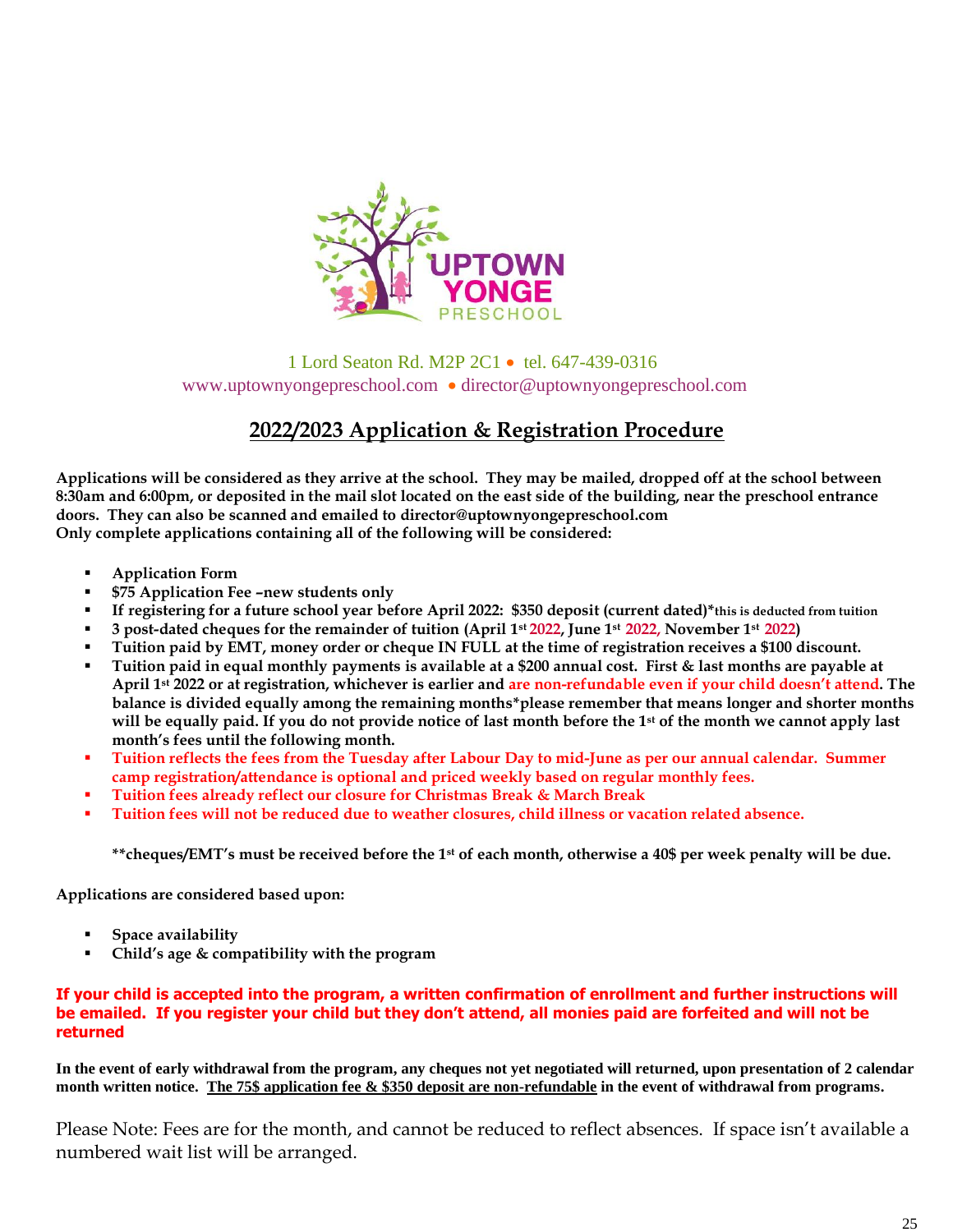We offer a 5% referral discount. If your referral registers, you will receive a 5% discount in tuition for 3 months once your referral completes 3 months at UYP!

**In the unlikely event your child is deemed to not be the right fit for our program, 2 weeks notice will be provided and a pro-rated refund for unused services will be issued.**

# **Tuition 2022-2023**

 **Preschool (2.5-5yr) Toddler (18mos-2.5yr)**

| Number of half day<br>classes per week<br>(AM and/or PM) | Annual<br><b>Tuition</b><br>(Sept-June) | Number of<br>half day<br>morning<br>classes per<br>week | Annual<br><b>Tuition</b><br>(Sept-June) |
|----------------------------------------------------------|-----------------------------------------|---------------------------------------------------------|-----------------------------------------|
|                                                          |                                         |                                                         |                                         |
| $\overline{2}$                                           | \$3800                                  | $\overline{2}$                                          | \$3980                                  |
| 3                                                        | \$5330                                  | 3                                                       | \$5450                                  |
| 4                                                        | \$6300                                  | $\overline{4}$                                          | \$6550                                  |
| 5                                                        | \$7300                                  | 5                                                       | \$7390                                  |
| 6                                                        | \$8400                                  |                                                         |                                         |
|                                                          | \$9600                                  |                                                         |                                         |
| 8                                                        | \$10700                                 |                                                         |                                         |
| 9                                                        | \$11750                                 |                                                         |                                         |
| 10                                                       | \$12850                                 |                                                         |                                         |

**\*10 half days is 5 mornings & 5 afternoons w/lunch**

# **Kindergarten Enrichment** (4-5yr) **After School Club** (4+yr)

| Half Day Classes/Week<br>(AM and/or PM) | Annual<br>Tuition     |                                   | Annual<br>Tuition     |
|-----------------------------------------|-----------------------|-----------------------------------|-----------------------|
|                                         |                       |                                   |                       |
| $\overline{2}$                          | \$4030                | 5                                 | \$4980                |
| 3                                       | \$5560                | $+$ busing if<br>applicable       | \$1000                |
|                                         | \$7530                |                                   |                       |
| 5 Full Days                             | \$13000               |                                   |                       |
| $\#$ of lunches/week                    | <b>Annual Tuition</b> | $#$ of extended care<br>days/Week | <b>Annual Tuition</b> |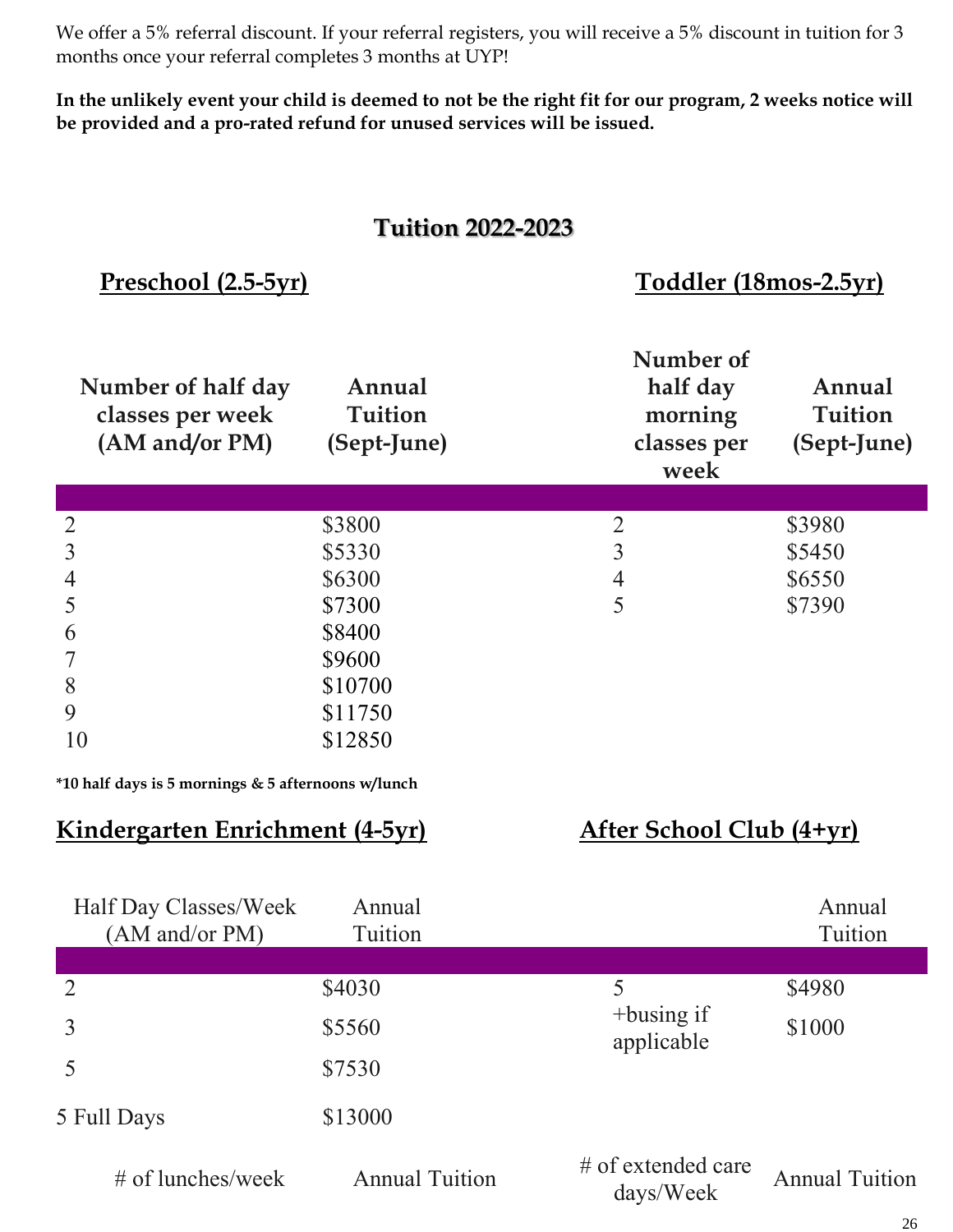|                | \$590  |   | \$220 |
|----------------|--------|---|-------|
| $\overline{2}$ | \$990  |   | \$440 |
| $\overline{3}$ | \$1470 | ب | \$600 |
| $\overline{4}$ | \$1880 | 4 | \$710 |
| 5              | \$2140 | ÷ | \$800 |

| 2022/2023 Application                                                                                                                                                                                                                                                                                                         | Office Use:<br>$R/D:$ Deposit<br>$\Box$<br>$W/D:$ 3 Cheques $\Box$ |
|-------------------------------------------------------------------------------------------------------------------------------------------------------------------------------------------------------------------------------------------------------------------------------------------------------------------------------|--------------------------------------------------------------------|
| Child's Name<br>Child's Age _______ Date of Birth ___________________mm/dd/yyyy                                                                                                                                                                                                                                               |                                                                    |
| Parent 1 Name                                                                                                                                                                                                                                                                                                                 |                                                                    |
| Parent 2 Name<br>Phone Number $(H)$ (W) (W) (C)<br>Work Address <u>and the second second second second second second second second second second second second second second second second second second second second second second second second second second second second seco</u>                                       |                                                                    |
| <b>Program Selection:</b><br>KINDER ENRICHMENT: # of half days _____ FULL DAY KINDERGARTEN___<br># of lunches ______ # of extended before school _____ # of extended afterschool ____<br>AFTER SCHOOL CLUB: Busing required? ______ if yes, do you qualify for bussing at Owen Public School? _____<br>School attended: Grade |                                                                    |
| Dietary Restrictions ie. halal, kosher, vegetarian, allergy: ___________________<br>Extended Care Requested? Yes □ No □ If yes, before or after school and what time?                                                                                                                                                         |                                                                    |

\_\_\_\_\_\_\_\_\_\_\_\_\_\_\_\_\_\_\_\_\_\_\_\_\_\_\_\_\_\_\_\_\_\_\_\_\_\_\_\_\_\_\_\_\_\_\_\_\_\_\_\_\_\_\_\_\_\_\_\_\_\_\_\_\_\_\_\_\_\_\_\_\_\_\_\_\_\_\_\_\_\_\_\_\_\_\_\_\_\_\_\_\_\_\_\_\_\_\_\_\_\_\_\_\_\_\_\_ Sibling UYP alumni? Yes  $\Box$  No  $\Box$  If yes, name and school year attended:  $\Box$ Parent 1 Signature \_\_\_\_\_\_\_\_\_\_\_\_\_\_\_ Parent 2 Signature\_\_\_\_\_\_\_\_\_\_\_\_\_\_\_\_\_\_ Date: \_\_\_\_\_\_\_\_\_\_\_\_\_\_\_\_ Date: \_\_\_\_\_\_\_\_\_\_\_\_\_\_\_\_\_\_ **How did you hear about us? A friend (note name)\_\_\_\_\_\_\_\_\_\_\_An Ad (which?) \_\_\_\_\_\_\_\_\_\_\_\_\_\_\_Signs on the property \_\_\_\_\_\_\_ Online \_\_\_\_\_\_\_\_ if so, was it through a Google ad? \_\_\_\_\_\_\_\_**

Ministry Of Education Website\_\_\_\_\_\_\_\_\_\_\_\_\_\_\_\_\_\_\_\_ Other (Please Specify)\_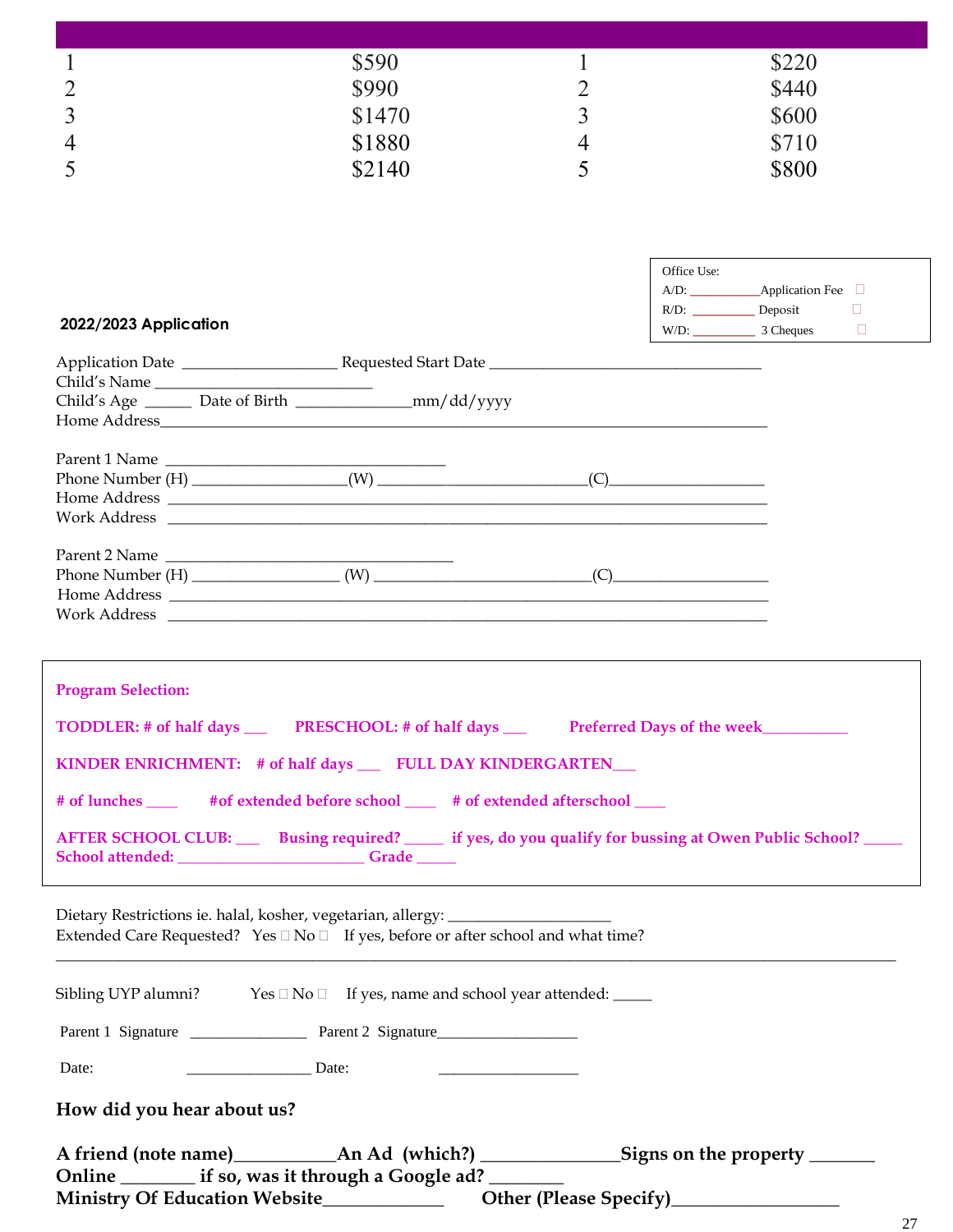# **I (the parent) agree to pay Uptown Yonge Preschool & Child Development Centre a monthly fee of \$\_\_\_\_\_\_\_\_\_ to provide programming for my child \_\_\_\_\_\_\_\_\_\_\_\_\_\_\_\_\_\_\_\_\_\_ (DOB) \_\_\_\_\_\_\_\_\_\_\_\_\_\_\_\_\_.**

(*Please make cheques payable to: Uptown Yonge Preschool*).

These fees represent payment for programming September-mid June as per UYP calendar. Email Money transfer accepted to *director@uptownyongepreschool.com* (no password needed).

# **Payment will be :**

**\_\_\_\_by way of \$350 Deposit and 3 equal post-dated cheques (If registering for a future school year)**

# **AND**

**\_\_\_\_ by way of 3 post-dated cheques or 3 EMT payments**

# **OR**

**\_\_\_ by equal monthly payments, with the first being first & last months fees, and subsequent payments incurring a 20\$ monthly plan fee. Payments will be the same during longer months, shorter months, as well as June, in order to equally amortize the school year tuition. Last month's fees will be held until the child's last month and applied once written notice is provided the month prior.**

# **Registration Fee** An application fee of 75\$ per child is required **of new students only.**

*PLEASE NOTE: Your child's space in the program will not be held without a deposit*

**I (the parent) agree to pay Application fee of \$\_\_\_\_\_\_\_\_\_\_\_\_.** 

**The Registration fee, deposit (if registering for a future school year) and 3 post-dated cheques or first and last month cheque/EMT are required to secure a space for your child. In the event that there is not space in the school for your child they will be placed on a waiting list without payment. If your child is not accepted all monies will be returned. If you register for a spot that is guaranteed and subsequently your child doesn't attend, any payments made are forfeited. Only tuition fees not yet deposited can be returned- with no exception. \*\*last months fees paid at registration will be held until notice of the child's last month is providing in writing BEFORE the 1st day of their intended last month. The preschool program transitions to summer programming mid-June. Families can choose to register weekly for camp-fees will be prorated to based on monthly fees.**

**I (the parent) hereby acknowledge that I am aware of the conditions stated in Uptown Yonge Preschool's Financial Agreement, and agree to abide by the above requirements.**

**Date signed\_\_\_\_\_\_\_\_\_\_\_\_\_\_\_\_\_\_\_\_**

**Parent full name Parent signature**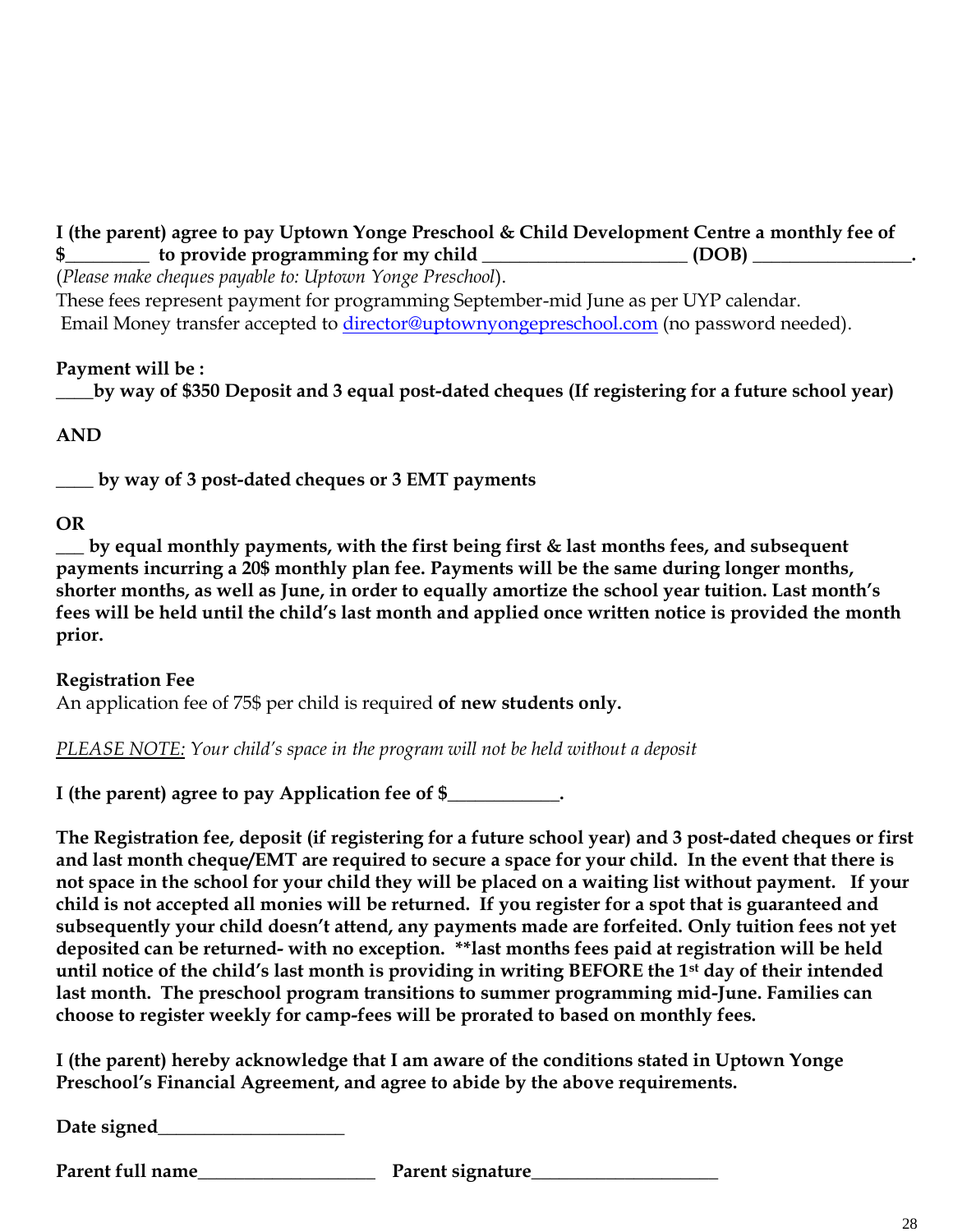|  | Parent full name |
|--|------------------|
|--|------------------|

**Parent full name\_\_\_\_\_\_\_\_\_\_\_\_\_\_\_\_\_\_\_ Parent signature\_\_\_\_\_\_\_\_\_\_\_\_\_\_\_\_\_\_\_\_**

**Director's signature \_\_\_\_\_\_\_\_\_\_\_\_\_\_\_\_\_\_\_\_\_\_\_\_\_\_\_\_\_\_**

# UPTOWN YONGE PRESCHOOL & CHILD DEVELOPMENT CENTRE

 1 Lord Seaton Rd. M2P 2C1 • tel. 647-439-0316 www.uptownyongepreschool.com • director@uptownyongepreschool.com

# **2022-2023 REGISTRATION FORM**

|               |                                                          | Child's Age ________ Date of Birth ___________________(mm/dd/yyyy)                                      |  |
|---------------|----------------------------------------------------------|---------------------------------------------------------------------------------------------------------|--|
|               |                                                          |                                                                                                         |  |
|               |                                                          |                                                                                                         |  |
|               |                                                          | **above phone number will be called first and considered the primary**                                  |  |
|               | Parent 1 Name                                            |                                                                                                         |  |
|               |                                                          |                                                                                                         |  |
|               |                                                          |                                                                                                         |  |
|               |                                                          | Home Address                                                                                            |  |
|               |                                                          |                                                                                                         |  |
|               |                                                          |                                                                                                         |  |
|               |                                                          |                                                                                                         |  |
|               |                                                          | Parent 2 Name<br>Phone Number $(H)$ (W) (C)                                                             |  |
|               |                                                          |                                                                                                         |  |
|               |                                                          |                                                                                                         |  |
|               |                                                          | Work Address                                                                                            |  |
|               |                                                          |                                                                                                         |  |
|               |                                                          |                                                                                                         |  |
|               |                                                          | *Please provide a copy of court papers related to custody & access, as these are needed to enforce such |  |
| arrangements. |                                                          |                                                                                                         |  |
|               | Who has permission to pick up your child from preschool? |                                                                                                         |  |
| Name          |                                                          | Relationship to Child                                                                                   |  |

\_\_\_\_\_\_\_\_\_\_\_\_\_\_\_\_\_\_\_\_\_\_\_\_\_ \_\_\_\_\_\_\_\_\_\_\_\_\_\_\_\_\_\_\_\_\_\_\_\_\_\_\_\_\_\_\_\_\_\_\_ \_\_\_\_\_\_\_\_\_\_\_\_\_\_\_\_\_\_\_\_\_\_\_\_\_ \_\_\_\_\_\_\_\_\_\_\_\_\_\_\_\_\_\_\_\_\_\_\_\_\_\_\_\_\_\_\_\_\_\_\_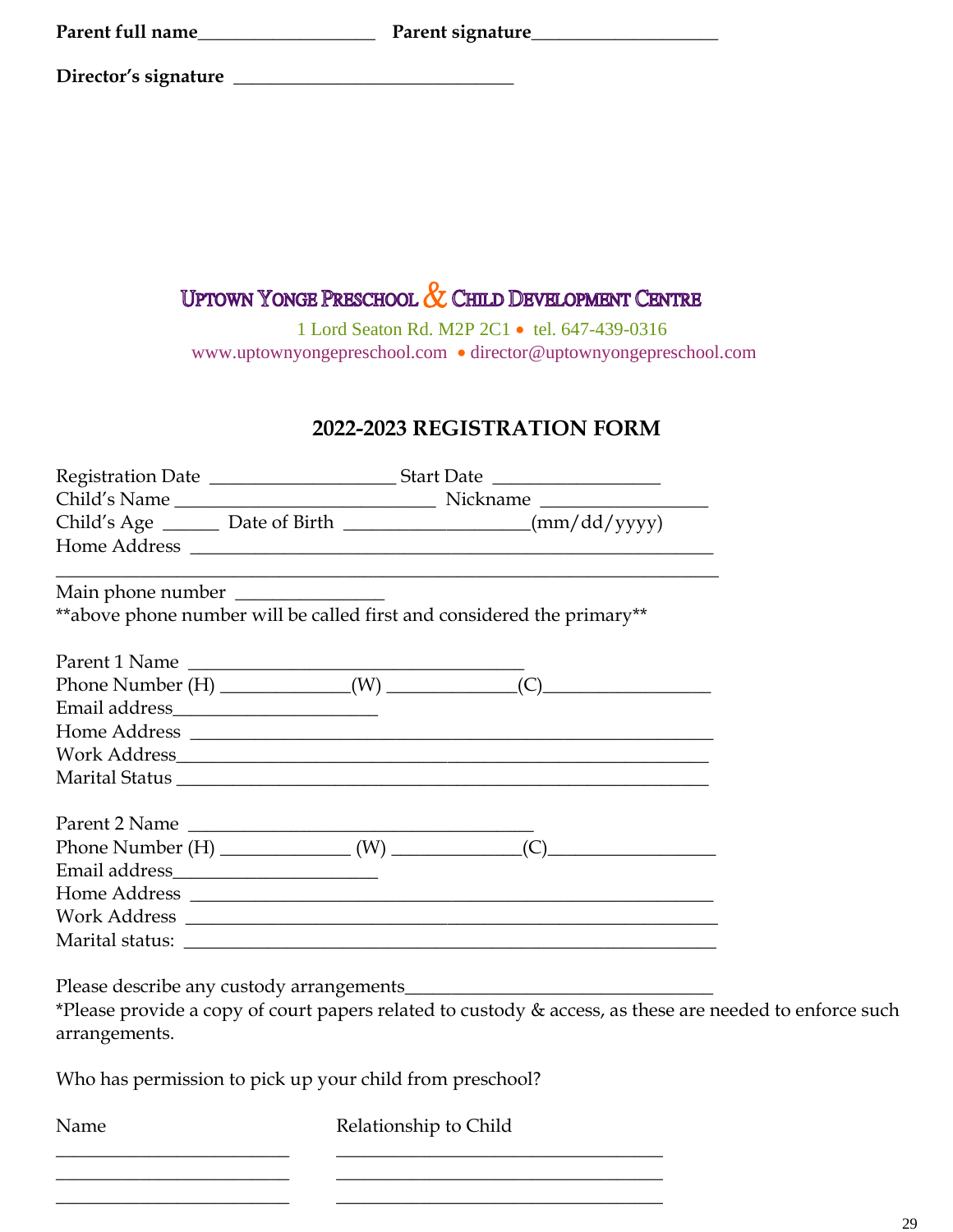# **Emergency Information**

| <b>Emergency Contacts (other than parents)</b> |  |
|------------------------------------------------|--|
|                                                |  |
|                                                |  |
|                                                |  |
| Phone number <b>and Address Address</b>        |  |

\_\_\_\_\_\_\_\_\_\_\_\_\_\_\_\_\_\_\_\_\_\_\_\_\_ \_\_\_\_\_\_\_\_\_\_\_\_\_\_\_\_\_\_\_\_\_\_\_\_\_\_\_\_\_\_\_\_\_\_\_

Physicians info MUST be complete (walk-in clinics can be used in the interim if no family doctor)

| Child's physician                          |  |
|--------------------------------------------|--|
| Phone number                               |  |
| Address                                    |  |
| Child's OHIP Health Card number (optional) |  |

# **Emergency Medical Treatment Consent**

**In the event of an emergency when I am not available, I authorize the administration of any medical procedures deemed necessary by my child's doctor, or if unavailable, another physician selected by Uptown Yonge Preschool, to my child \_\_\_\_\_\_\_\_\_\_\_\_\_\_\_\_\_\_\_\_\_\_\_ (name of child).**

| Date:              |  |
|--------------------|--|
| Parent's Signature |  |
| Parent's Signature |  |

# **Medical History**

General State of health \_\_\_\_\_\_\_\_\_\_\_\_\_\_\_\_\_\_\_\_\_\_\_\_\_\_\_\_\_\_\_\_\_\_\_\_\_\_\_\_\_\_\_\_\_\_\_\_

Is your child under a doctor's care for any particular reason? If yes, why?

 $\_$  , and the set of the set of the set of the set of the set of the set of the set of the set of the set of the set of the set of the set of the set of the set of the set of the set of the set of the set of the set of th

 $\_$  , and the set of the set of the set of the set of the set of the set of the set of the set of the set of the set of the set of the set of the set of the set of the set of the set of the set of the set of the set of th  $\_$  , and the set of the set of the set of the set of the set of the set of the set of the set of the set of the set of the set of the set of the set of the set of the set of the set of the set of the set of the set of th

 $\_$  , and the set of the set of the set of the set of the set of the set of the set of the set of the set of the set of the set of the set of the set of the set of the set of the set of the set of the set of the set of th

Is he/she on any medication? If yes, what?  $\frac{1}{\sqrt{2}}$ 

cont'd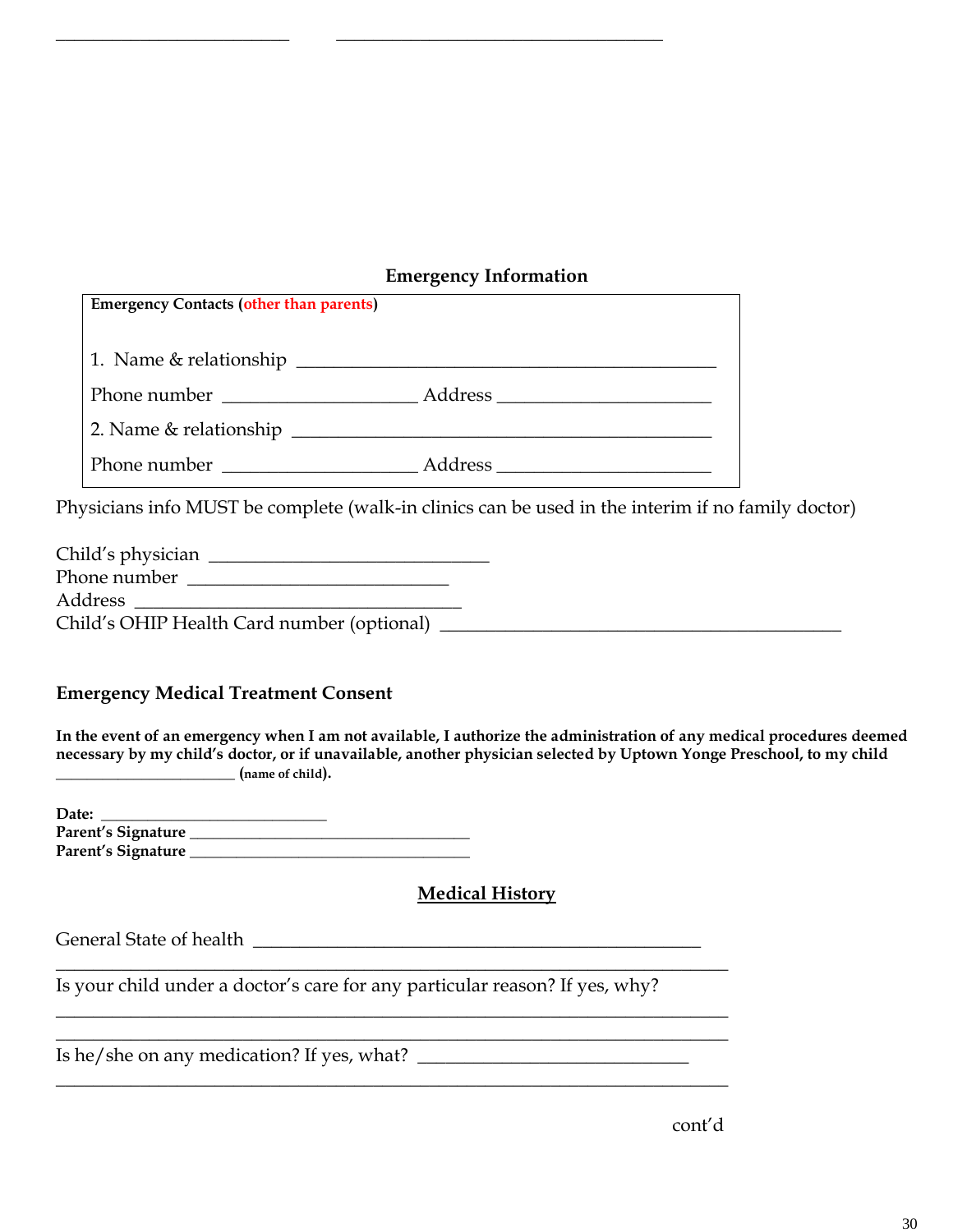Record of immunization (please include photocopy of immunization booklet), unless providing exemption from child's physician or Public Health (latter requiring notarized proof or statement of religious or conscious belief).

 $\_$ 

*ALLERGY ALERT*: please list your child's known allergies:

\_\_\_\_\_\_\_\_\_\_\_\_\_\_\_\_\_\_\_\_\_\_\_\_\_\_\_\_\_\_\_\_\_\_\_\_\_\_\_\_\_\_\_\_\_\_\_\_\_\_\_\_\_\_\_\_\_\_\_\_\_\_\_\_\_

 $\_$  , and the set of the set of the set of the set of the set of the set of the set of the set of the set of the set of the set of the set of the set of the set of the set of the set of the set of the set of the set of th

 $\_$  , and the set of the set of the set of the set of the set of the set of the set of the set of the set of the set of the set of the set of the set of the set of the set of the set of the set of the set of the set of th \_\_\_\_\_\_\_\_\_\_\_\_\_\_\_\_\_\_\_\_\_\_\_\_\_\_\_\_\_\_\_\_\_\_\_\_\_\_\_\_\_\_\_\_\_\_\_\_\_\_\_\_\_\_\_\_\_\_\_\_\_\_\_\_\_\_\_\_\_\_\_\_

 $\_$  , and the set of the set of the set of the set of the set of the set of the set of the set of the set of the set of the set of the set of the set of the set of the set of the set of the set of the set of the set of th  $\_$  , and the set of the set of the set of the set of the set of the set of the set of the set of the set of the set of the set of the set of the set of the set of the set of the set of the set of the set of the set of th

Does child use EPI Pen? Does child use Asthma inhaler? \_\_\_\_\_\_\_\_\_\_\_\_\_\_\_\_\_\_\_\_\_\_\_\_\_\_\_\_\_\_\_\_\_\_\_\_\_\_\_\_\_\_\_

Other relevant information (existing conditions, etc.) \_\_\_\_\_\_\_\_\_\_\_\_\_\_\_\_\_\_\_\_\_\_\_\_\_

Which communicable diseases has your child had-check all that apply:

- ❑ Chicken Pox
- ❑ Measles
- ❑ Mumps
- ❑ Rubella
- ❑ Whooping Cough
- ❑ Scarlet Fever

\*\*Please include date of illness for each checked disease above.

Is your child prone to:

- ❑ Earaches
- ❑ Headaches
- ❑ Colds
- ❑ Sore throats
- ❑ Stomach upsets
- $\Box$  Other  $\Box$

Gender and ages of siblings in the home \_\_\_\_\_\_\_\_\_\_\_\_\_\_\_\_\_\_\_\_\_\_\_\_

\_\_\_\_\_\_\_\_\_\_\_\_\_\_\_\_\_\_\_\_\_\_\_\_\_\_\_\_\_\_\_\_\_\_\_\_\_\_\_\_\_\_\_\_\_\_\_\_\_\_\_\_\_\_\_\_\_\_\_\_\_\_\_\_\_\_\_\_\_\_\_

Any other members of the household \_\_\_\_\_\_\_\_\_\_\_\_\_\_\_\_\_\_\_\_\_\_\_\_\_\_\_\_\_\_\_\_\_\_\_\_\_

 $\overline{\phantom{a}}$  , where  $\overline{\phantom{a}}$  , where  $\overline{\phantom{a}}$  , where  $\overline{\phantom{a}}$ 

Languages spoken at home

Please describe your family's cultural background/traditions in order for us to better serve your child  $\_$  , and the set of the set of the set of the set of the set of the set of the set of the set of the set of the set of the set of the set of the set of the set of the set of the set of the set of the set of the set of th

 $\_$  , and the set of the set of the set of the set of the set of the set of the set of the set of the set of the set of the set of the set of the set of the set of the set of the set of the set of the set of the set of th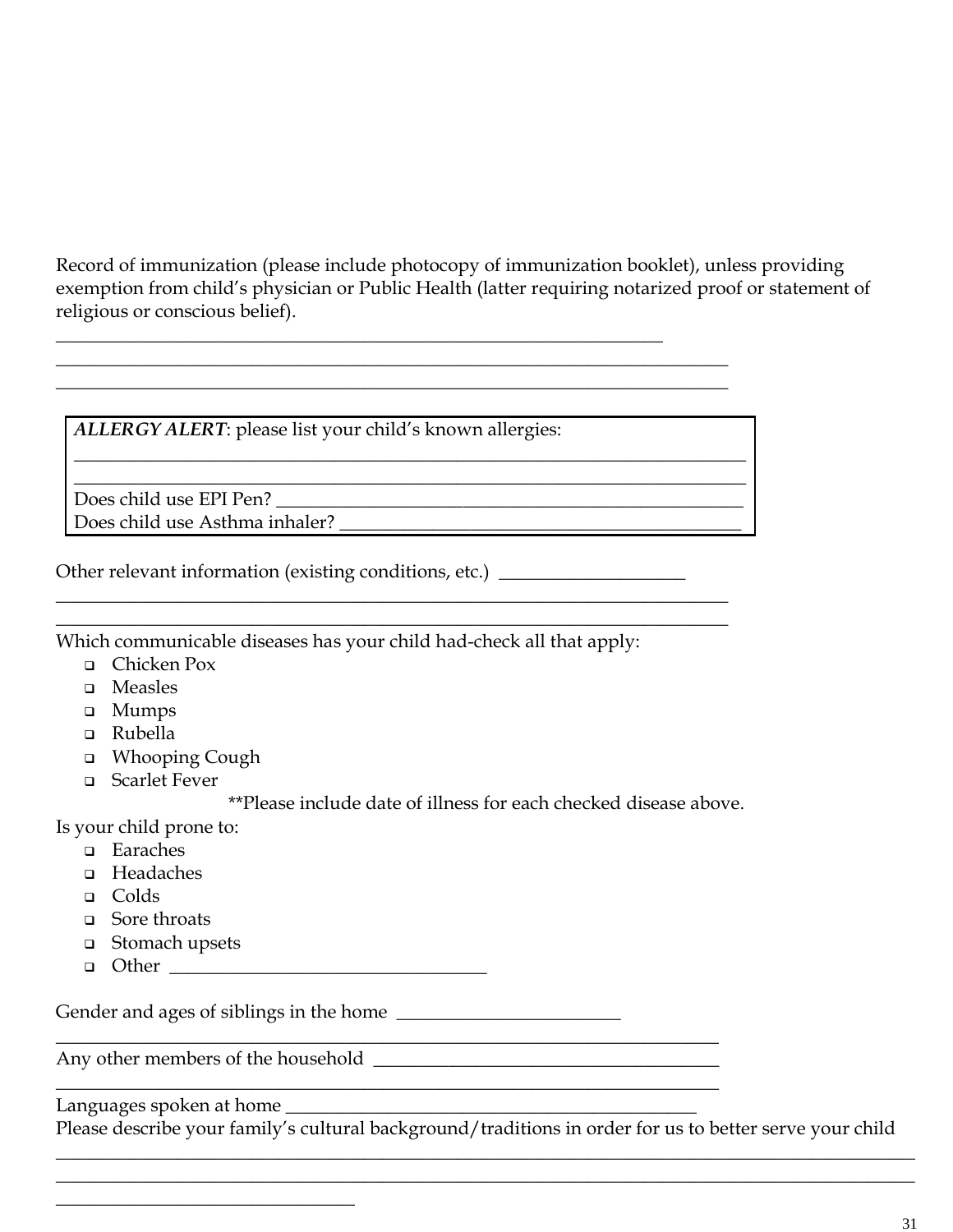# Please describe your child's previous childcare, preschool or "parent & child" experience

 $\_$  , and the set of the set of the set of the set of the set of the set of the set of the set of the set of the set of the set of the set of the set of the set of the set of the set of the set of the set of the set of th  $\_$  , and the set of the set of the set of the set of the set of the set of the set of the set of the set of the set of the set of the set of the set of the set of the set of the set of the set of the set of the set of th

cont'd

| Child's favourite:                                                                                                                                                                                       |
|----------------------------------------------------------------------------------------------------------------------------------------------------------------------------------------------------------|
|                                                                                                                                                                                                          |
| Does your child have a good appetite? State particular likes/dislikes ________                                                                                                                           |
|                                                                                                                                                                                                          |
| Any diet/Exercise restrictions?<br><u> 1989 - Johann Stoff, deutscher Stoff, der Stoff, der Stoff, der Stoff, der Stoff, der Stoff, der Stoff, der S</u>                                                 |
|                                                                                                                                                                                                          |
| Please describe any particular attachments (i.e. toy, blanket, person) and any particular habits (i.e.<br>thumbsucking, rocking, etc.) __________________                                                |
| <u> 1989 - Johann Stein, marwolaethau a bhann an t-Amhain an t-Amhain an t-Amhain an t-Amhain an t-Amhain an t-A</u><br>How does your child react to stressful situations? _____________________________ |
| How does your child usually react to new situations? ___________________________                                                                                                                         |
| Toileting routines (is your child toilet trained? In the process?) _____________                                                                                                                         |
| Please describe your views on guiding your child's behaviour and setting limits<br>and the control of the control of the control of the control of the control of the control of the control of the      |
| ,我们也不能在这里的时候,我们也不能在这里的时候,我们也不能会在这里的时候,我们也不能会在这里的时候,我们也不能会在这里的时候,我们也不能会在这里的时候,我们也<br>Please include any other information you feel will aid us in providing quality programming to your                   |
|                                                                                                                                                                                                          |
| Parent's signature                                                                                                                                                                                       |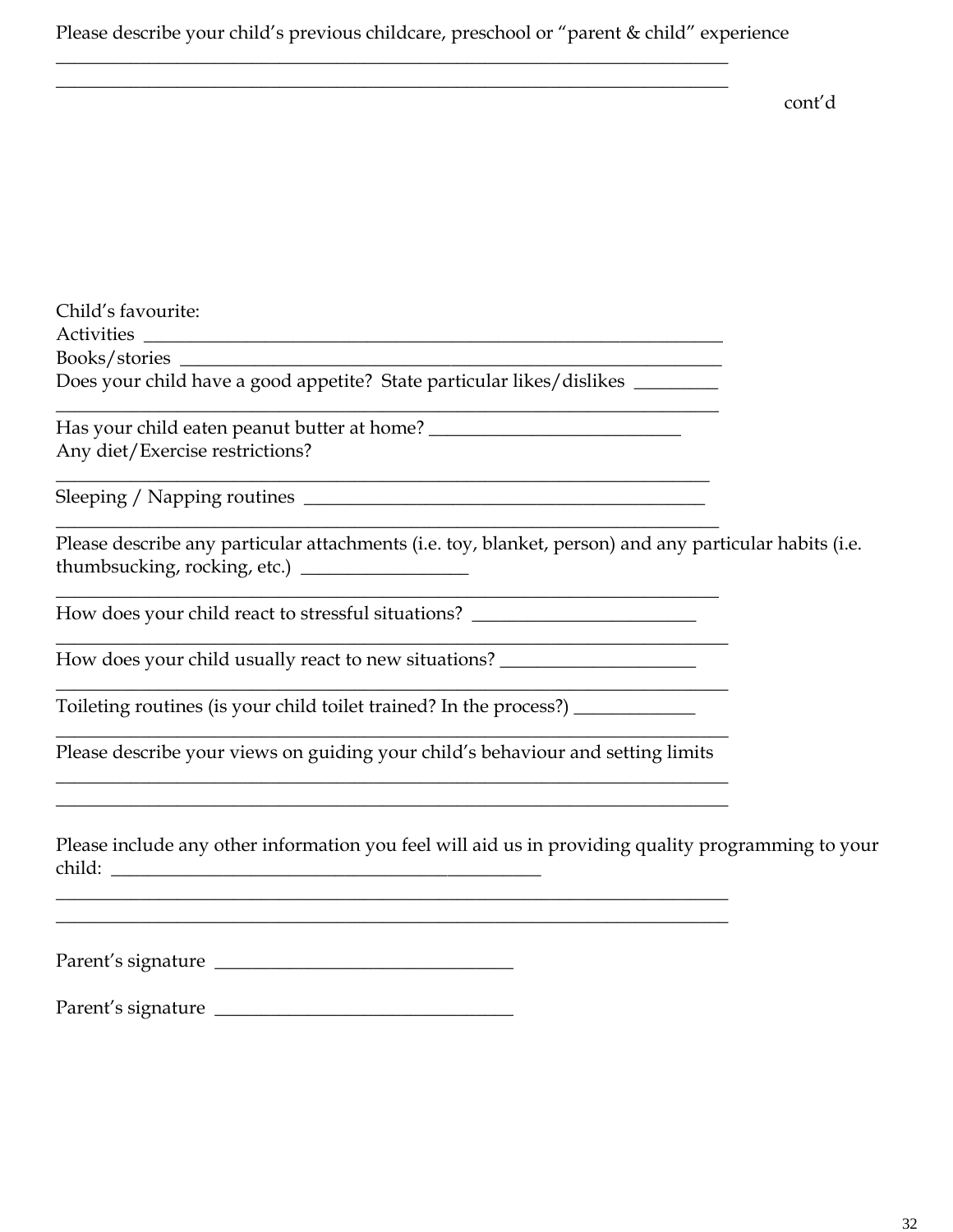#### **General Excursion Release**

I/We give permission for my/our child to participate in community walk excursions away from the premises of the preschool, in the company of staff members, on foot. Parents will be notified ahead of time of any excursions beyond walking distance from the school and specific release forms will be provided.

Parent/ Guardian Date Parent/ Guardian Date

\_\_\_\_\_\_\_\_\_\_\_\_\_\_\_\_\_\_\_\_\_\_\_\_\_\_\_\_ \_\_\_\_\_\_\_\_\_\_\_\_\_\_\_\_\_\_\_\_\_\_\_\_\_\_\_\_\_

#### **Sunscreen Use Authorization**

Uptown Yonge Preschool applies hand sunscreen to children's exposed skin after lunch. There is an expectation that parents apply sunscreen to their child prior to attendance and it is reapplied as needed. Sunscreen must be labelled with your child's name. Staff will use the application guidelines on the package unless otherwise instructed in writing.

| Parent/Guardian Signature |  |
|---------------------------|--|
| Parent Guardian Signature |  |
| Date                      |  |

#### **Diaper Cream Use Authorization**

Uptown Yonge Preschool doesn't apply diaper cream as a general rule, however if your child requires it from time to time please sign below and send diaper cream labelled with your child's name. Staff will apply it as per the package directions when needed unless instructed otherwise in writing.

| Parent/Guardian Signature |  |
|---------------------------|--|
| Parent Guardian Signature |  |
| Date                      |  |

#### **Hand Sanitizer Use Authorization**

Uptown Yonge Preschool applies hand sanitizer to children's hands when soap and water are not available. This practice has been proven to help control the spread of infection. Sanitizer used contains between 60-80% alcohol making it an effective germ killer, and containers are kept out of children's reach.

| Parent/Guardian Signature |  |
|---------------------------|--|
| Parent Guardian Signature |  |
| Date                      |  |

#### **Photo/Media Release**

I hereby authorize the staff of Uptown Yonge Preschool & Child Development Centre to photograph, videotape my child for the purposes of documenting their activities in the program. Photos and files will

only be displayed in the school building, school cookbook, school photo album, or sent home with my child. Photos will also be posted on a private password protected webpage.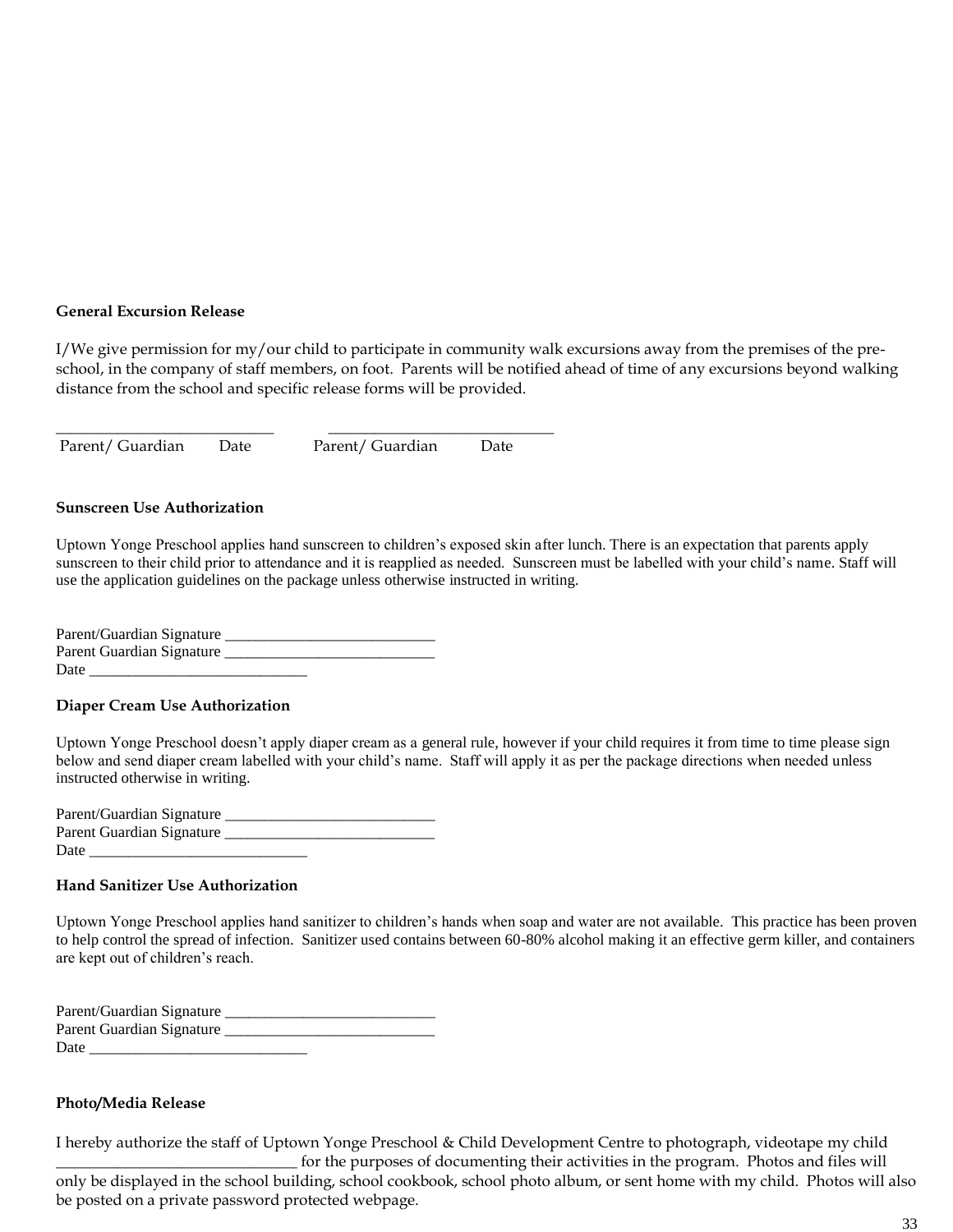| Parent/Guardian Signature |  |
|---------------------------|--|
| Parent/Guardian Signature |  |

Date

Please indicate here if we can use your child's photo in our Facebook and Print Marketing

# **Policy Handbook Contract**

**The following contract pertains to the policies set forth in the Parent Policy Handbook. It is the Parent's responsibility to read the Policy Handbook completely before signing. It is the Parent's responsibility to abide by all the policies stipulated in the Policy Handbook. This is a legal and binding Contract and signing it obligates you to this Contract.**

I (the parent) hereby acknowledge that I am aware of the conditions stated in **Uptown Yonge Pre-School & Child Development Centre's Policy Handbook**. I understand and agree to abide by the above policies and requirements, in conjunction with the Financial Agreement & Registration Agreement.

| Parent full name |  |
|------------------|--|
| Parent signature |  |

Parent full name Parent signature\_\_\_\_\_\_\_\_\_\_\_\_\_\_\_\_\_\_\_\_\_\_\_\_\_

Director's signature\_\_\_\_\_\_\_\_\_\_\_\_\_\_\_\_\_\_\_\_\_\_\_\_\_\_\_\_\_

Date signed\_\_\_\_\_\_\_\_\_\_\_\_\_\_\_\_\_\_\_\_

Please complete the info below without straying outside the lined area...

| <b>MEDICAL HISTORY AND EMERGENCY CONTACT CARD</b>                                |  |  |
|----------------------------------------------------------------------------------|--|--|
|                                                                                  |  |  |
|                                                                                  |  |  |
|                                                                                  |  |  |
|                                                                                  |  |  |
|                                                                                  |  |  |
|                                                                                  |  |  |
|                                                                                  |  |  |
|                                                                                  |  |  |
| Phone number:                                                                    |  |  |
|                                                                                  |  |  |
| Address: ____________________Health Card number (optional) _____________________ |  |  |
|                                                                                  |  |  |
| COURT PAPERS? YES _____ NO ____                                                  |  |  |

#### **EMERGENCY MEDICAL TREATMENT CONSENT**

In the event of an emergency when I am not available, I authorize the transportation of my child to a medical facility. Additionally, I authorize administration of any medical procedures deemed necessary by my child's doctor, or if unavailable, the attending